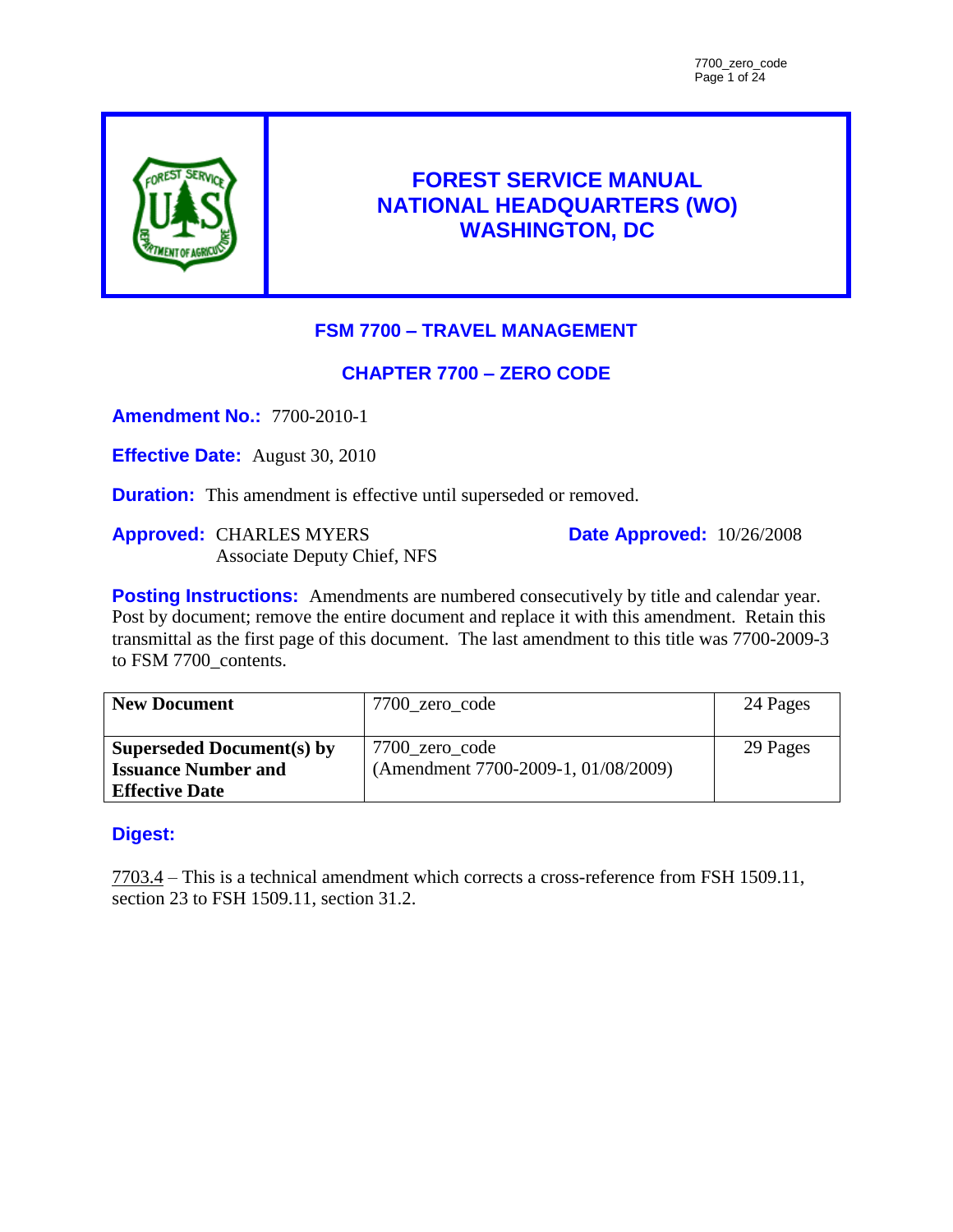#### **FSM 7700 – TRAVEL MANAGEMENT CHAPTER 7700 – ZERO CODE**

# **Table of Contents**

| 7703.11 - General Considerations In Designating Roads, Trails, and Areas 8              |  |
|-----------------------------------------------------------------------------------------|--|
|                                                                                         |  |
| 7703.13 - Considerations in Designating Trails for Motor Vehicle Use  10                |  |
| 7703.14 - Considerations in Designating Areas for Motor Vehicle Use  10                 |  |
|                                                                                         |  |
|                                                                                         |  |
|                                                                                         |  |
| 7703.22 – Motor Vehicle Use Off Designated Roads and Trails and Outside Designated      |  |
|                                                                                         |  |
|                                                                                         |  |
|                                                                                         |  |
|                                                                                         |  |
|                                                                                         |  |
| 7703.27 - Converting NFS Roads to NFS Trails and Managing Coincidental Routes 14        |  |
|                                                                                         |  |
| 7703.4 – Common Transportation Interests With Local Public Road Authorities and Other   |  |
|                                                                                         |  |
|                                                                                         |  |
|                                                                                         |  |
|                                                                                         |  |
|                                                                                         |  |
| 7704.3 – Washington Office Director of Recreation, Heritage, and Volunteer Resources 17 |  |
| 7704.4 – Washington Office Director of Law Enforcement and Investigations  17           |  |
|                                                                                         |  |
|                                                                                         |  |
|                                                                                         |  |
|                                                                                         |  |
|                                                                                         |  |
|                                                                                         |  |
|                                                                                         |  |
|                                                                                         |  |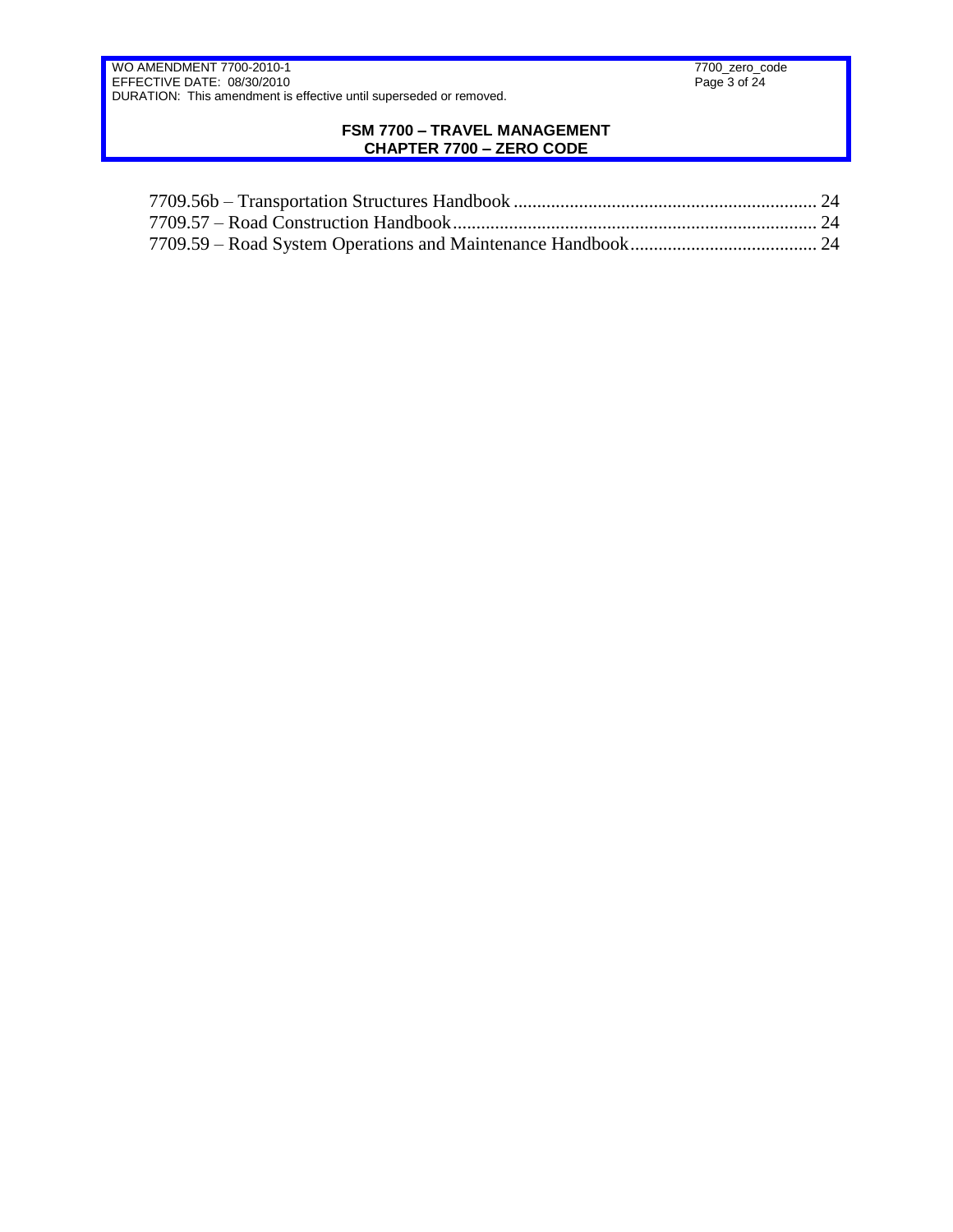#### **FSM 7700 – TRAVEL MANAGEMENT CHAPTER 7700 – ZERO CODE**

This chapter enumerates the authority, objectives, policy, responsibility, and definitions for planning, construction, reconstruction, operation, and maintenance of forest transportation facilities and for management of motor vehicle use on National Forest System (NFS) lands.

# <span id="page-3-0"></span>**7701 – AUTHORITY**

# <span id="page-3-1"></span>**7701.1 – Revegetation**

National Forest Management Act of 1976 (16 U.S.C. 1608). Directs that roads be designed to standards appropriate for their intended uses and requires revegetation of temporary roads authorized under a contract, permit, lease, or other written authorization within 10 years of termination of the written authorization.

### <span id="page-3-3"></span><span id="page-3-2"></span>**7701.2 – Travel Management**

### **7701.2a – Laws**

1. National Forest Roads and Trails Act of October 13, 1964, as amended (16 U.S.C. 532-538). Authorizes road and trail systems for the national forests. Authorizes granting of easements across NFS lands, construction and financing of maximum economy roads (FSM 7705), and imposition of requirements on road users for maintaining and reconstructing roads, including cooperative deposits for that work.

2. Highway Safety Act of 1966 (23 U.S.C. 402). Authorizes state and local governments and participating federal agencies to identify and survey accident locations; to design, construct, and maintain roads in accordance with safety standards; to apply sound traffic control principles and standards; and to promote pedestrian safety.

3. National Trails System Act of October 2, 1968 (16 U.S.C. 1241-1249). Establishes the National Trails System and authorizes planning, right-of-way acquisition, and construction of trails established by Congress or the Secretary of Agriculture.

4. Federal Aid Highway Act of 1968, as amended (23 U.S.C. 109(a) and (h), 144, 151, 319, and 351). Establishes the National Bridge Inspection Standards (23 CFR Part 650, Subpart C) and the requirement that each state have a current inventory of bridges on all public roads, including NFS roads open to public travel (FSM 1535.11).

5. Surface Transportation Assistance Act of 1978, as amended (23 U.S.C. 101a, 201- 205). Supersedes the Forest Highway Act of 1958. Authorizes appropriations for forest highways and public lands highways. Establishes criteria for forest highways; defines forest roads, forest development roads and forest development trails (referred to as "NFS roads" and "NFS trails" in Forest Service regulations and directives); and limits the size of projects performed by Forest Service employees on forest roads. Establishes the Federal Lands Highway Program.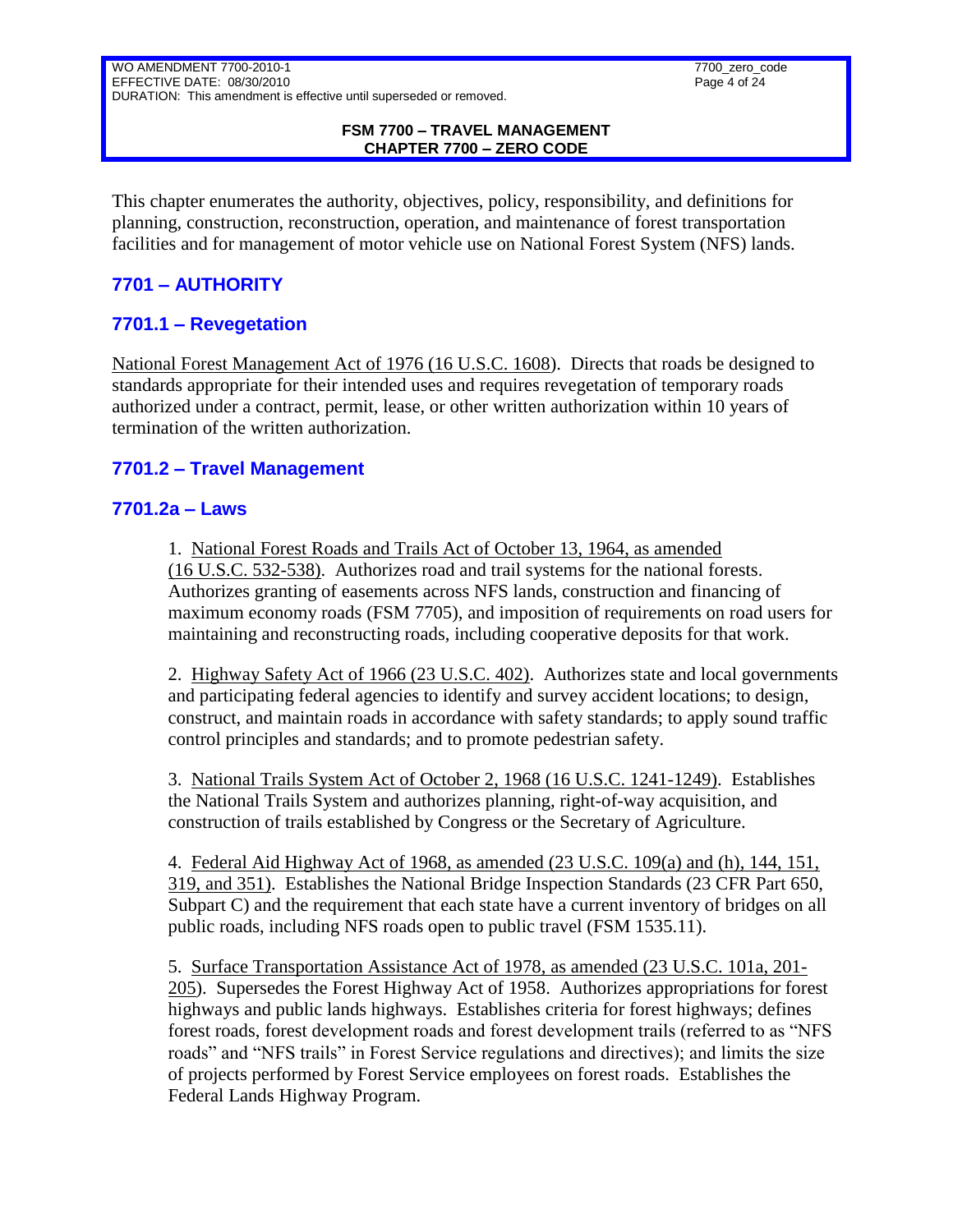6. Annual Department of the Interior, Environment, and Related Agencies Appropriations Act. Appropriates funds for the Forest Service's road and trail programs.

7. Organic Administration Act of 1897 (16 U.S.C. 551). This act authorizes the regulation of national forests.

8. Bankhead-Jones Farm Tenant Act (16 U.S.C. 7 U.S.C. 1011(f). This act authorizes the regulation of national grasslands.

# <span id="page-4-0"></span>**7701.2b – Regulations**

1. Travel Management (36 CFR Part 212, Subparts A, B, and C). Subpart A of these regulations establishes requirements for administration of the forest transportation system, including roads, trails, and airfields, and contains provisions for acquisition of rights-of-way. Subpart A also requires identification of the minimum road system needed for safe and efficient travel and for administration, utilization, and protection of NFS lands and use of a science-based roads analysis at the appropriate scale in determining the minimum road system. Subpart B describes the requirements for designating roads, trails, and areas for motor vehicle use and for identifying designated roads, trails, and areas on a motor vehicle use map (MVUM). Subpart C provides for regulation of use of over-snow vehicles on NFS roads, on NFS trails, and in areas on NFS lands.

2. Prohibitions (36 CFR Part 261, Subpart A). These regulations establish prohibitions on use of NFS lands, including prohibitions on possession and operation of motor vehicles on NFS roads, on NFS trails, and in areas on NFS lands.

3. Sale and Disposal of National Forest System Timber (36 CFR Part 223). These regulations govern road construction related to Forest Service timber sale appraisals and contracts.

4. Minerals (36 CFR Part 228). These regulations establish access requirements for mining claims.

5. National Bridge Inspection Standards (23 CFR Part 650, Subpart C). These regulations promulgated by the Federal Highway Administration establish national bridge design specifications and guidance and bridge inspection standards and apply to bridges on NFS roads per FSM 7722 and 7736 and FSH 7709.56.

6. Procedures for Federal Agencies for Federal Roads (23 CFR Part 668, Subpart B). These regulations promulgated by the Federal Highway Administration set forth procedures for the Emergency Relief for Federally Owned Roads (ERFO) Program that apply to transportation facilities (FSM 7705) under the jurisdiction of federal agencies.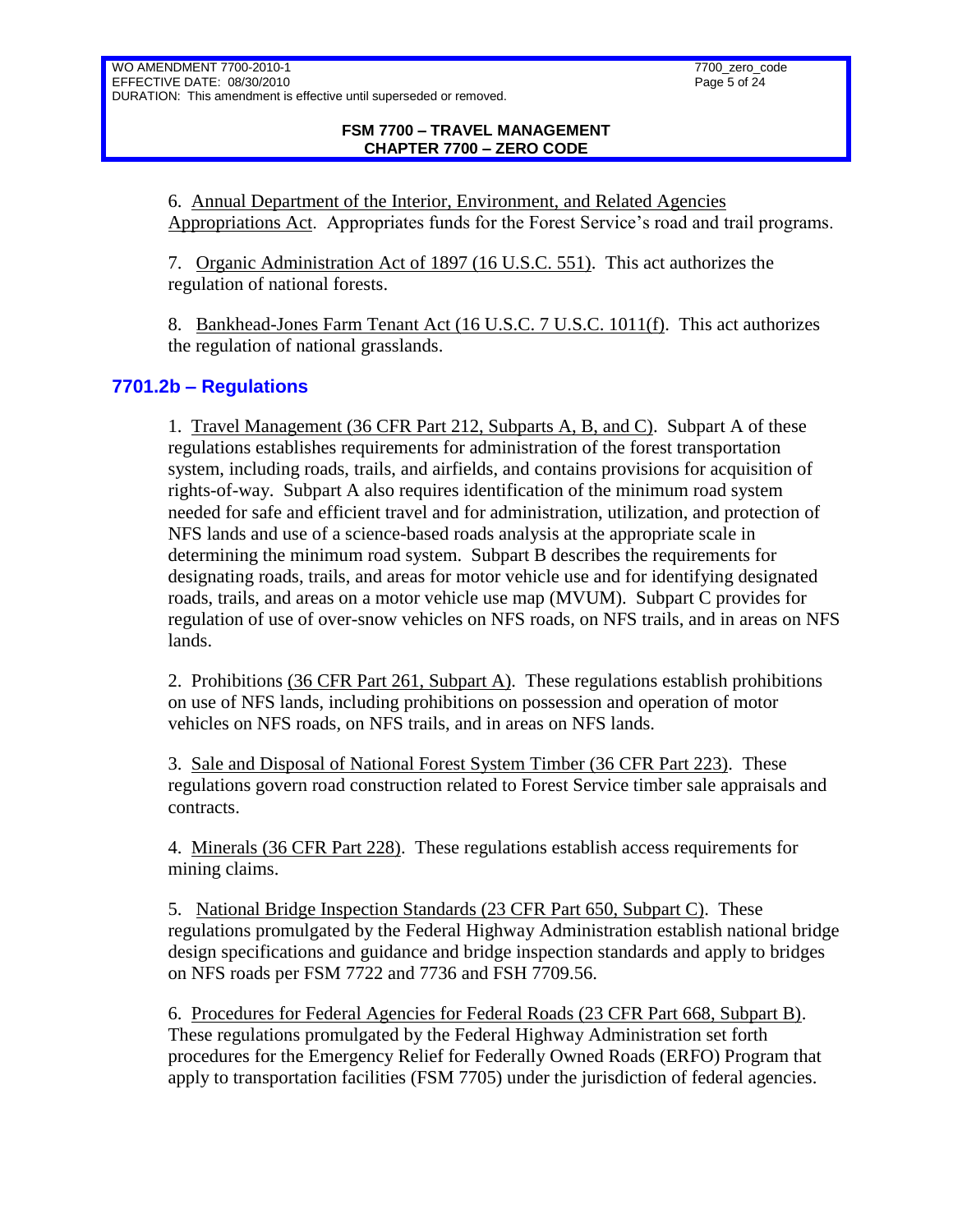7. Value Engineering (48 CFR Part 48). These regulations promulgated by the Office of Federal Procurement Policy enumerate the requirements for value engineering clauses in construction contracts (FSH 6309.32, Part 4G48).

# <span id="page-5-0"></span>**7701.2c – Other Authorities**

1. Executive Order 11644 ("Use of Off-Road Vehicles on the Public Lands"), dated February 8, 1972, as amended by Executive Order 11989, dated May 24, 1977. Provides for developing regulations governing use of off-road vehicles on federal lands to protect natural resources, promote public safety, and minimize conflicts among uses.

2. Forest Service Directives. Direction on travel analysis, travel management, and designation of roads, trails, and areas for motor vehicle use resides in this chapter, FSM 7710, and FSH 7709.55. Direction on management and maintenance of NFS trails resides in FSM 2350 and FSH 2309.18, and direction on management and maintenance of roads resides in FSM 7730 and FSH 7709.59. Direction on law enforcement activities resides in FSM 5300 and FSH 5309.11.

3. Memorandum of Understanding on Administration of the ERFO Program for Federal Roads Off the Federal Aid System. Establishes procedures for the Federal Highway Administration and the Forest Service to administer funding for emergency relief for federally owned roads under the jurisdiction of the Forest Service (FSM 1535.12).

4. Memorandum of Understanding Between the Forest Service and the Bureau of Land Management on Rights-of-Way and Road Use. Includes provisions for granting temporary and long-term rights-of-way between the agencies. Provides for a license agreement to be issued to timber and mineral purchasers of one agency using roads under the jurisdiction of another agency (FSM 1531.12f and 5465.1).

5. Memorandum of Understanding Between the Forest Service and the Federal Highway Administration. Provides guidance on the applicability of 49 U.S.C. 303 and 23 U.S.C. 138 to National Forest Scenic Byways (FSM 1535.14).

6. Memorandum of Understanding Between the Forest Service and the Federal Highway Administration. Pursuant to section 1309 of the Transportation Equity Act for the  $21<sup>st</sup>$ Century, provides guidance for a coordinated environmental review process between the two agencies to expedite federal highway and transit projects.

# <span id="page-5-1"></span>**7701.3 – Cooperation and Coordination**

1. The Economy Act of 1932 (31 U.S.C. 1535). Allows the Forest Service to use the employees of other federal agencies, including the Federal Highway Administration, to develop cost estimates, conduct surveys, prepare designs, and perform construction.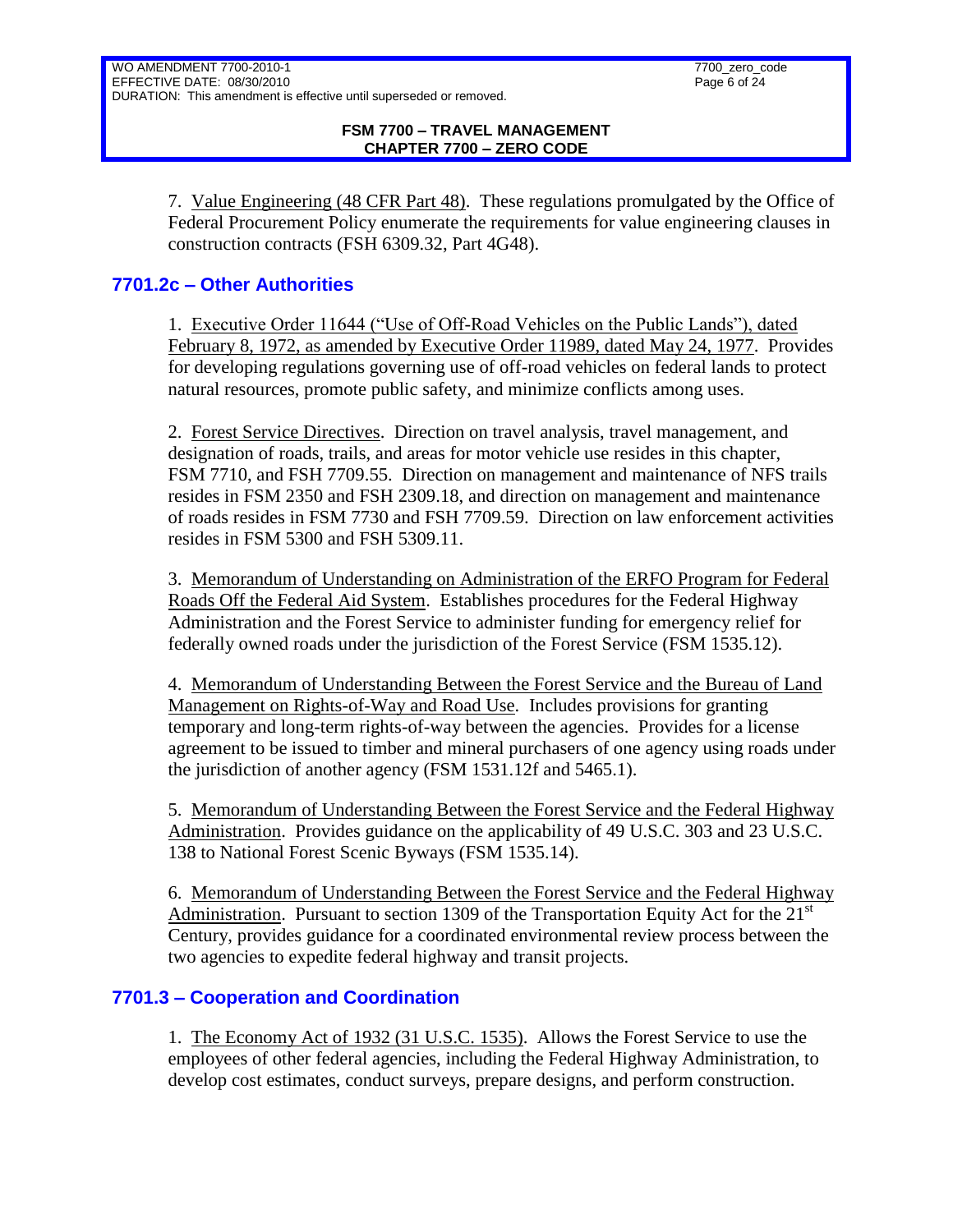2. Section 5 of the Granger-Thye Act of April 24, 1950 (16 U.S.C. 572). Authorizes cooperation with public and private agencies, organizations, and persons in performing work on land situated within or near national forests, including activities related to the forest transportation system (FSH 7709.59, sec. 20.11).

3. National Flood Insurance Act of 1968, as amended by the National Flood Insurance Reform Act of 1994 (42 U.S.C. 4001 *et seq*.). Establishes a unified program for national floodplain management.

4. Executive Order 11988 ("Floodplain Management"), dated May 24, 1977, as amended by Executive Order 12148, July 20, 1979. Provides for a unified national program for floodplain management, including coverage by the Federal Flood Insurance Program.

5. Executive Order 11990 ("Protection of Wetlands"), dated May 24, 1977. Provides national guidance on protection of wetlands.

# <span id="page-6-0"></span>**7702 – OBJECTIVES**

The objectives of managing the forest transportation system and motor vehicle use on NFS roads, on NFS trails, and in areas on NFS lands are:

1. To provide sustainable access in a fiscally responsible manner to NFS lands for administration, protection, utilization, and enjoyment of NFS lands and resources consistent with the applicable land management plan.

2. To manage the forest transportation system, including motor vehicle use on NFS roads and NFS trails and in areas on NFS lands, within the environmental capabilities of the land.

3. To provide an appropriate range of recreation opportunities on NFS lands and to minimize conflicts among uses of NFS lands.

4. To manage the forest transportation system to address user safety and convenience and efficiency of operations in an environmentally responsible manner and, where needed, to restore ecosystems along NFS roads and NFS trails designated for motor vehicle use within the limits of current and anticipated funding levels.

5. To coordinate travel planning and analysis on NFS lands with federal, state, county, and other local governmental entities and tribal governments and to allow the public to participate in the designation of NFS roads, NFS trails, and areas on NFS lands for motor vehicle use.

6. To designate those NFS roads, NFS trails, and areas on NFS lands that are open to motor vehicle use.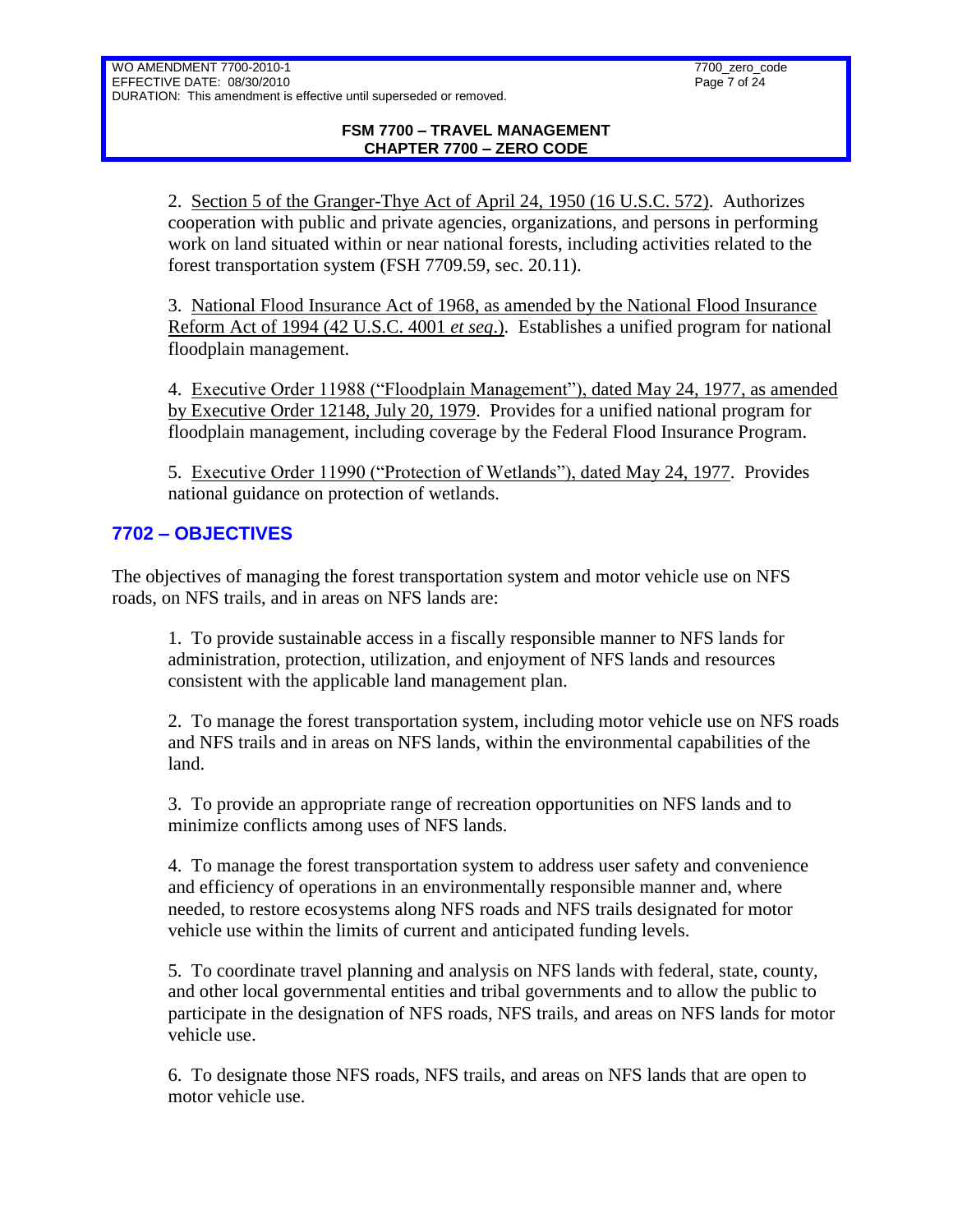7. To provide for regulation of use by over-snow vehicles on NFS roads, on NFS trails, and in areas on NFS lands.

8. To make appropriate use of transit and intermodal transportation systems when they best meet the need for transportation to NFS destinations in a sustainable and environmentally acceptable manner.

# <span id="page-7-0"></span>**7703 – POLICY**

1. Responsible officials shall provide a forest transportation system that best achieves the desired conditions identified in the applicable land management plan (FSM 1920).

2. In managing the forest transportation system, responsible officials shall coordinate with other federal, state, county, and local public road authorities and tribal governments to:

a. Integrate transportation information.

b. Balance forest transportation facility investments and maintenance costs with current and future budgets to maintain the health of the land and water quality; provide for user safety; and provide public and administrative access.

3. The NFS road system should be the minimum necessary to achieve the above purposes.

4. Responsible officials shall allow the public to participate in the designation of NFS roads, NFS trails, and areas on NFS lands for motor vehicle use.

# <span id="page-7-1"></span>**7703.1 – Travel Management**

# <span id="page-7-2"></span>**7703.11 – General Considerations In Designating Roads, Trails, and Areas**

See FSM 7715.2 for guidance on the scope and scale of travel management decisions. In accordance with 36 CFR Part 212, Subpart B, when designating NFS roads, NFS trails, and areas on NFS lands for motor vehicle use, responsible officials shall:

1. Use travel analysis (FSM 7712; FSH 7709.55, ch. 20) to consider the criteria in 36 CFR 212.55. Travel management decisions involving the designation of NFS roads, NFS trails, and areas on NFS lands must be informed by travel analysis conducted at an appropriate scale, as well as appropriate site-specific environmental analysis and public involvement.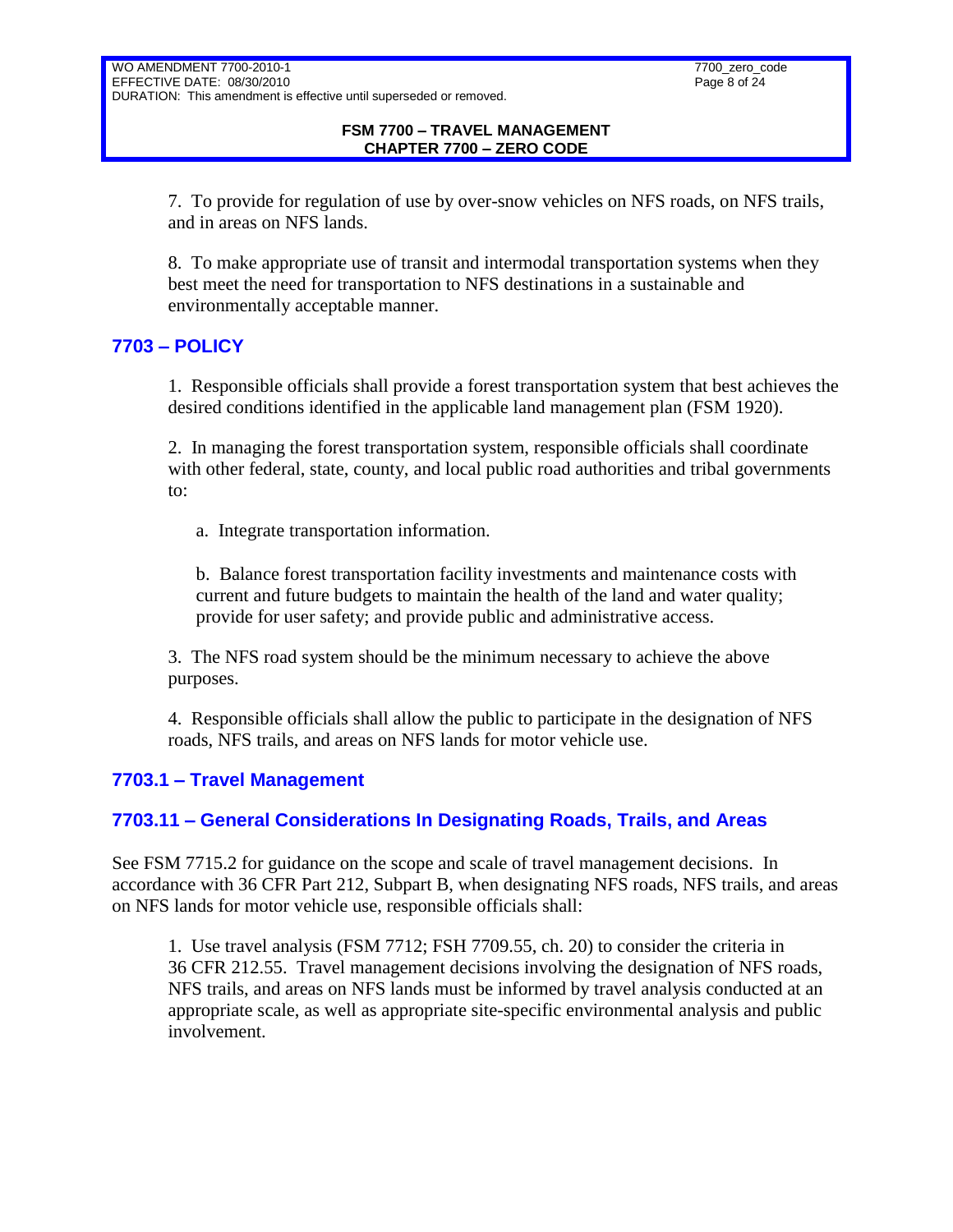2. Provide for public involvement in the designation process to minimize conflicts among uses, enhance public enjoyment, and address other important values and uses of NFS lands.

3. Clearly identify on an MVUM those roads, trails, and areas that are designated for motor vehicle use by vehicle class and, if appropriate, by time of year (FSM 7711.3).

4. Designation of roads and trails may include the limited use of motor vehicles within a specified distance of certain forest roads and trails solely for the purposes of big game retrieval or dispersed camping. Apply the provision for big game retrieval and dispersed camping sparingly, after conducting travel analysis and appropriate site-specific environmental analysis and public involvement.

# <span id="page-8-0"></span>**7703.12 – Road Management**

See FSM 7730 for additional guidance on road management.

1. Use travel analysis (FSM 7712; FSH 7709.55, ch. 20) to identify the minimum road system needed for safe and efficient travel and for administration, utilization, and protection of NFS lands per 36 CFR 212.5(b)(1).

2. To identify the minimum road system, all administrative units must complete a travel analysis that addresses appropriate broad-scale concerns, as identified by the unit manager. A roads analysis that was completed in accordance with Publication FS-643, "Informing Decisions About Managing the National Forest Transportation System," satisfies the requirement to use travel analysis to identify the minimum road system.

3. Specifically, use travel analysis to inform travel management decisions that:

a. Determine the need for access to NFS lands;

b. Identify the infrastructure required to provide that access;

c. Consider and minimize effects of construction, reconstruction, maintenance, and decommissioning of forest roads on natural and cultural resources; and

d. Provide a road system that facilitates management of the NFS and provides a wide range of motorized and non-motorized recreation opportunities.

4. Identify the benefits of public access to NFS lands and the environmental costs of road-associated effects, taking into account public safety, affordability, and management efficiency.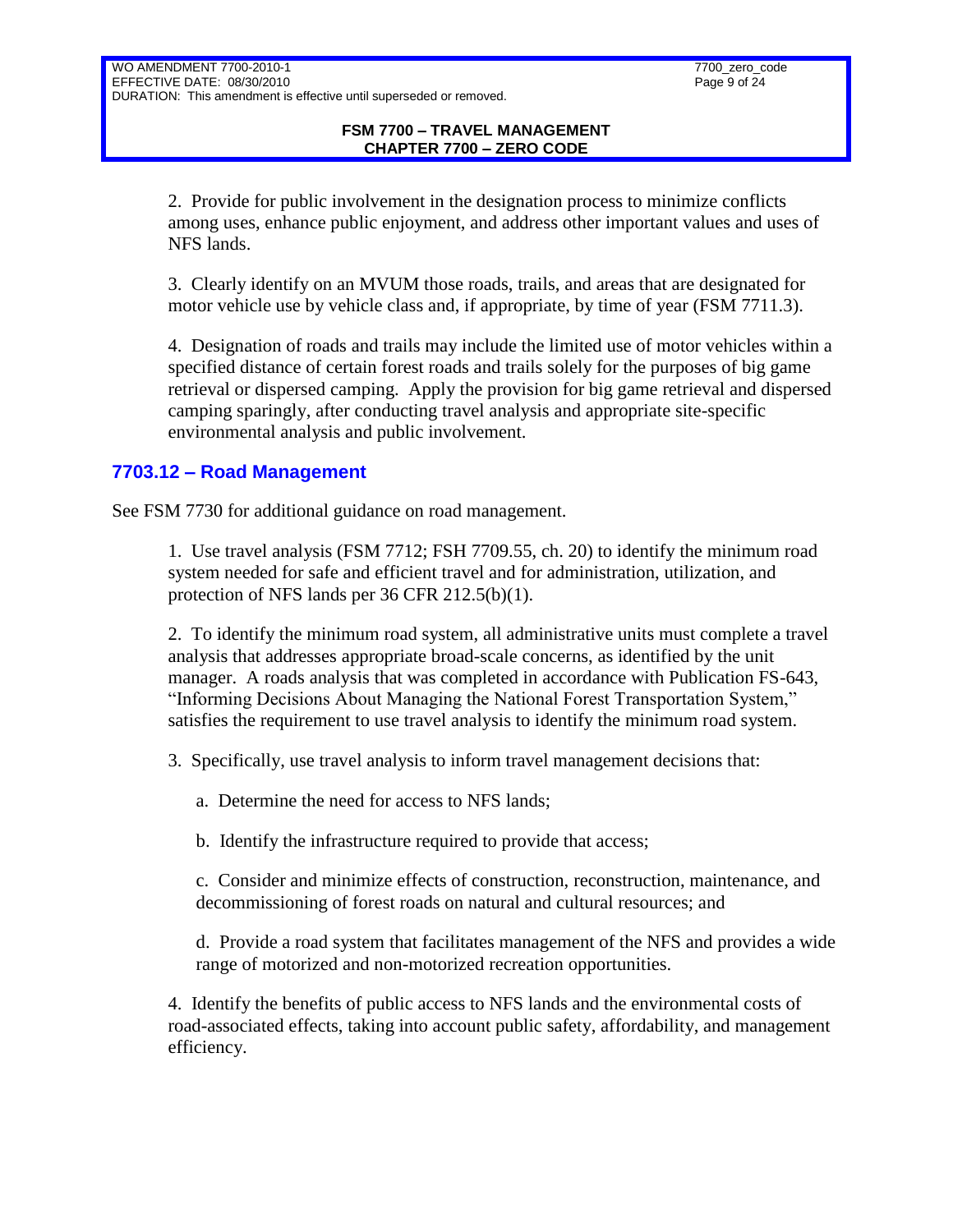5. Give priority to reconstructing and maintaining needed roads and decommissioning unneeded roads, or, where appropriate, converting them to less costly and more environmentally beneficial uses.

6. Use travel analysis (FSM 7712; FSH 7709.55, ch. 20) to ensure that road management decisions are based on consideration of environmental, social, and economic impacts.

7. Construct new roads only where resource management objectives and benefits are clearly demonstrated and where long-term funding obligations have been carefully considered.

# <span id="page-9-0"></span>**7703.13 – Considerations in Designating Trails for Motor Vehicle Use**

1. Manage trails designated for motor vehicle use consistent with direction in FSM 2350.

2. Use travel analysis (FSM 7712; FSH 7709.55, ch. 20), conducted at an appropriate scale, to ensure that decisions to designate trails for motor vehicle use consider environmental, social, and economic impacts and to preserve areas of opportunity on each administrative unit for non-motorized recreational experiences.

# <span id="page-9-1"></span>**7703.14 – Considerations in Designating Areas for Motor Vehicle Use**

1. Use travel analysis (FSM 7712; FSH 7709.55, ch. 20), conducted at an appropriate scale, to ensure that decisions to designate areas for motor vehicle use are based on consideration of environmental, social, and economic impacts.

2. Use restraint in designating areas on NFS lands for motor vehicle use. Areas are not intended to be large or numerous. Not all administrative units will find it necessary or desirable to designate areas.

3. Designate areas on NFS lands only when they have natural resource characteristics that are suitable for motor vehicle use or are so altered by past actions that motor vehicle use off designated roads and trails is appropriate.

# <span id="page-9-2"></span>**7703.15 – Intermodal Transportation**

1. Utilize transit and other intermodal methods of transportation when they best meet desired conditions in the applicable land management plan for transporting large numbers of people to NFS destinations within identified economic, resource, and environmental constraints.

2. Encourage public transit authorities to provide services on NFS lands.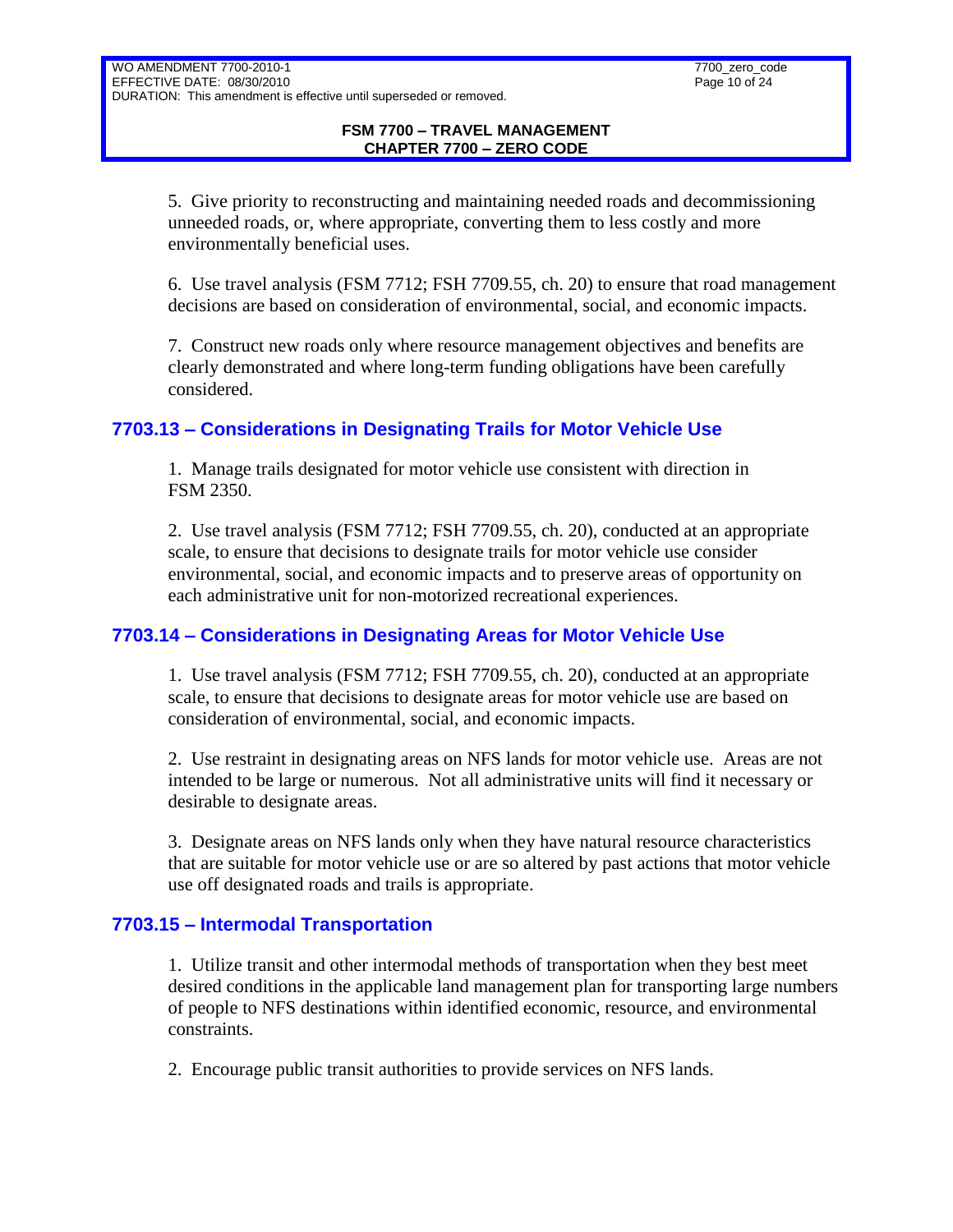#### **FSM 7700 – TRAVEL MANAGEMENT CHAPTER 7700 – ZERO CODE**

### <span id="page-10-0"></span>**7703.2 – Management Opportunities**

Management opportunities may include roads, trails, and areas designated for motor vehicle use, as well as trails managed for a variety of non-motorized uses (such as hiking, horseback riding, and bicycling). The forest transportation system should provide access to NFS lands for both motorized and non-motorized uses in a manner that is socially, environmentally, and economically sustainable over the long term, enhances public enjoyment of NFS lands, and maintains other important values and uses.

# <span id="page-10-1"></span>**7703.21 – Management Opportunity Considerations**

1. Unauthorized Routes. Repeated cross-country motor vehicle use of NFS lands has resulted in unplanned, unauthorized roads and trails (FSM 7715.78). Unauthorized routes develop without agency authorization, environmental analysis, or public involvement and do not have the same status as NFS roads and NFS trails included in the forest transportation system. Nevertheless, some unauthorized routes are well-sited, provide excellent opportunities for outdoor recreation by motorized and non-motorized users, and would enhance the system of designated routes and areas. Other unauthorized routes are poorly located and cause unacceptable impacts. Responsible officials should work with user groups and others to identify those unauthorized routes that should be considered for designation, based on the criteria in 36 CFR 212.55.

2. Appropriate Mix of Recreational Activities. Opportunities to enhance the full spectrum of motorized and non-motorized recreation should be considered when designating roads, trails, and areas for motor vehicle use. Designation of a road, a trail, or an area does not establish motor vehicle use as dominant or exclusive of other uses. Rather, designation should result in an appropriate mix of recreational activities that minimizes conflicts among uses.

### <span id="page-10-2"></span>**7703.22 – Motor Vehicle Use Off Designated Roads and Trails and Outside Designated Areas**

1. Once designation is complete on an administrative unit or ranger district and designated routes and areas are identified on an MVUM, motor vehicle use off the designated system or inconsistent with the designations is prohibited by 36 CFR 261.13. See 36 CFR 261.13 and FSM 7716.2 for vehicles and uses exempted from this prohibition. Use of over-snow vehicles is addressed in FSM 7703.23.

2. Motor vehicle use off designated roads, trails, and areas may be authorized by a contract, easement, special use permit, or other written authorization issued under federal law or regulation (36 CFR 212.51(a)(8); FSM 7716.2). This option may be particularly desirable when motor vehicle use off the designated system is associated with a single event or other authorized uses, such as grazing, vegetation management, and hazardous fuels reduction.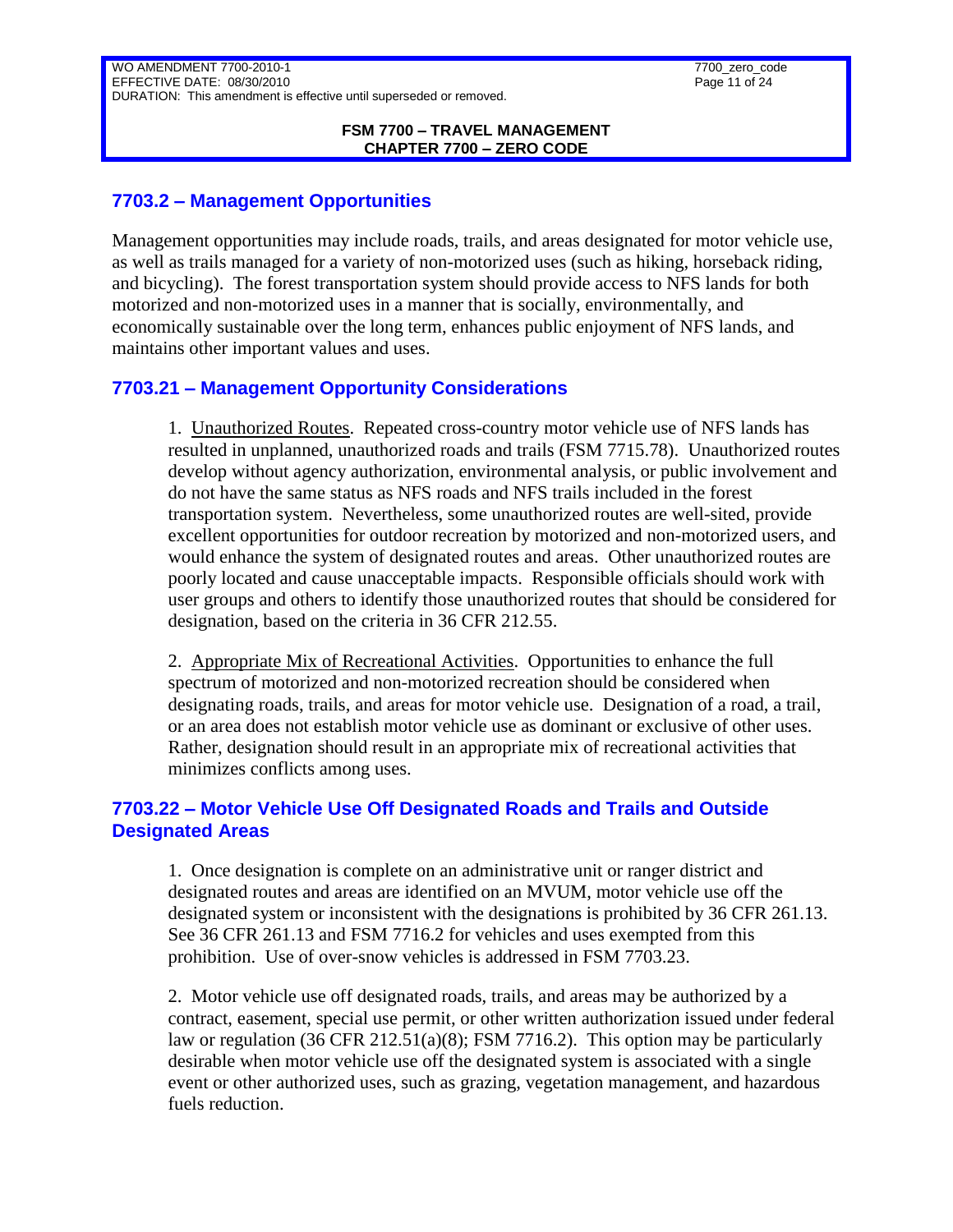#### **FSM 7700 – TRAVEL MANAGEMENT CHAPTER 7700 – ZERO CODE**

### <span id="page-11-0"></span>**7703.23 – Use By Over-Snow Vehicles**

1. Administrative units and ranger districts may allow, restrict, or prohibit use by oversnow vehicles on NFS roads, on NFS trails, and in areas on NFS lands (36 CFR 212.81). If the responsible official proposes restrictions or prohibitions on use by over-snow vehicles under 36 CFR 212.81, the requirements governing designation of NFS roads, NFS trails, and areas on NFS lands in 36 CFR 212.52 through 212.57 shall apply. In addition, the responsible official shall recognize the provisions concerning rights of access in Sections 811(b) and 1110(a) of the Alaska National Interest Lands Conservation Act (16 U.S.C. 3131(b) and 3170(a), respectively). Possession or use of an over-snow vehicle on NFS lands in violation of a restriction or prohibition established pursuant to 36 CFR 212.81 is prohibited (36 CFR 261.14).

2. When long-term restrictions and prohibitions are established under 36 CFR Part 212, Subpart C, units should identify those restrictions and prohibitions on an over-snow vehicle use map published separately from an MVUM, after appropriate public involvement and environmental analysis.

# <span id="page-11-1"></span>**7703.24 – Maintaining and Reconstructing Roads**

1. Emphasize maintenance and reconstruction of NFS roads to meet road management objectives (FSM 7714).

2. Give priority to maintaining and reconstructing the most heavily used roads to provide safe and efficient travel and to reduce adverse environmental impacts. Do not maintain unauthorized roads. After an administrative unit or ranger district has completed route and area designation, motor vehicle use is prohibited on unauthorized roads, and those roads may be decommissioned as funding permits. Temporary roads are maintained as provided in the contract, permit, lease, or other written authorization for those roads and must be decommissioned at the conclusion of the authorized activity.

3. Access needs for utilization and administration of NFS lands and resources may sometimes result in establishment of NFS roads that are part of the forest transportation system but are not designated for motor vehicle use by the general public, and therefore are not shown on an MVUM.

4. Intermittent-service roads may provide access for Forest Service administration of NFS lands or for motor vehicles authorized by contract, permit, or other written authorization issued under federal law or regulation  $(36 \text{ CFR } 212.51(a)(8))$ . These roads should continue to be managed, maintained, and operated consistent with the applicable land management plan and applicable road management objectives.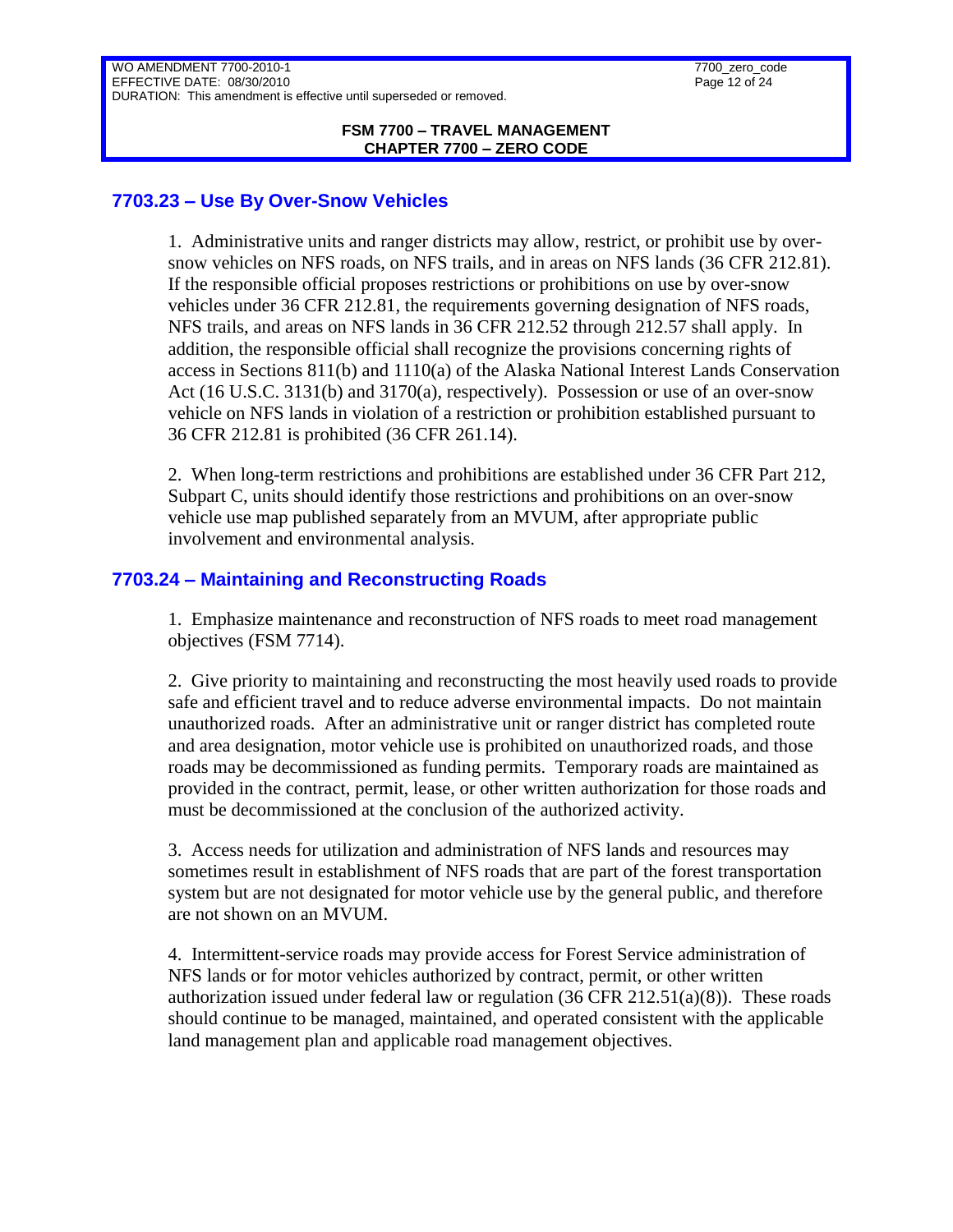5. Access needed to private property or developments on or near NFS lands also may result in establishment of public or private roads that cross NFS lands but are not necessary for the protection, administration, and utilization of the NFS and therefore are not forest roads or NFS roads. Like forest roads authorized by a legally documented right-of-way held by a state, county, or local public road authority, these roads should be maintained by the holder of the right-of-way.

# <span id="page-12-0"></span>**7703.25 – Decommissioning Roads**

1. Use travel analysis (FSM 7712; FSH 7709.55, ch. 20) to identify roads that may not be needed for the use and management of NFS lands; to identify roads that could be converted to trails; to identify restoration needs; and to establish decommissioning priorities. Unauthorized roads, temporary roads, and any NFS roads no longer needed for the use and management of NFS lands should be decommissioned. Do not designate temporary roads or unneeded roads for motor vehicle use, and do not show unneeded roads on an MVUM.

2. See FSM 7734 for further direction regarding decommissioning roads.

# <span id="page-12-1"></span>**7703.26 – Adding Roads to the Forest Transportation System**

1. Consistent with FSM 7703.12, paragraph 7, before adding roads to the forest transportation system, carefully consider and document the road management objectives (see FSM 7714), environmental impacts, and social and economic benefits associated with the proposed additions.

2. Decisions to add roads to the forest transportation system must be informed by travel analysis (FSM 7712 and FSH 7709.55, ch. 20) conducted at an appropriate scale, as well as appropriate site-specific environmental analysis and public involvement. Desired conditions are described in the applicable land management plan (FSM 1920). Consider values affected by new NFS roads, including access to, utilization, protection, and administration of NFS lands; public health and safety; and valid existing rights. Consideration must be given to long-term road funding opportunities and obligations. In examining the environmental effects of new roads, consider:

- a. Effects on associated ecosystems;
- b. Introduction of invasive species;

c. Effects on threatened and endangered species and areas with significant biodiversity, cultural resources, fish and wildlife habitat, water quality, and visual quality;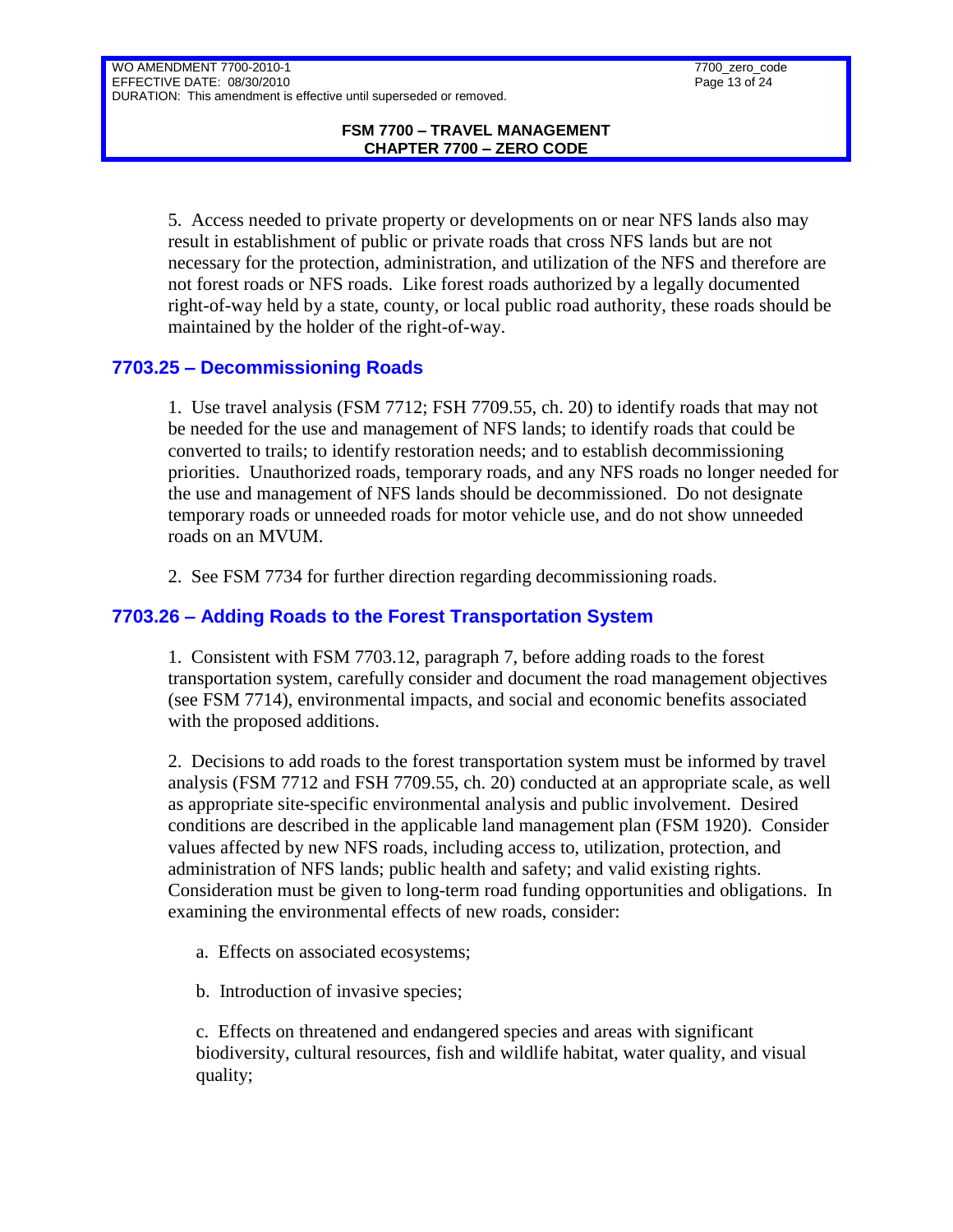- d. Effects on recreation opportunities; and
- e. Effects on access to NFS lands.

3. Decisions to add roads to the forest transportation system may involve constructing NFS roads, acquiring NFS roads through land purchases or exchanges, and adding unauthorized roads to the forest transportation system.

# <span id="page-13-0"></span>**7703.27 – Converting NFS Roads to NFS Trails and Managing Coincidental Routes**

When considering converting unneeded NFS roads to NFS trails or identifying coincidental NFS roads and NFS trails, consider the following:

> a. Whether the route would provide a recreation experience consistent with desired trail management objectives (TMOs) (FSM 2353.12);

- b. Environmental effects of the continued existence of the route;
- c. Need for mitigation, removal, repair, or alteration of structures along the route; and
- d. Long-term trail maintenance and available funding.
- e. See FSM 7731.11 for further direction.

# <span id="page-13-1"></span>**7703.3 – Jurisdiction Over Forest Transportation Facilities**

1. Documentation of Jurisdiction Over Forest Transportation Facilities. Determine jurisdiction over all forest transportation facilities. Maintain current Forest Service jurisdictional records in the landownership records (FSM 5490) and the forest transportation atlas (FSM 7711.2).

2. Transfer of Jurisdiction Over a Forest Transportation Facility. Wherever possible, transfer jurisdiction over an NFS road and associated forest transportation facilities (FSM 7705) to the appropriate public road authority when the road meets any of the following criteria:

a. More than half the traffic on the road is not related to administration and use of NFS lands.

b. The road is necessary for mail, school, or other essential local governmental purposes.

c. The road serves yearlong residents within or adjacent to NFS lands.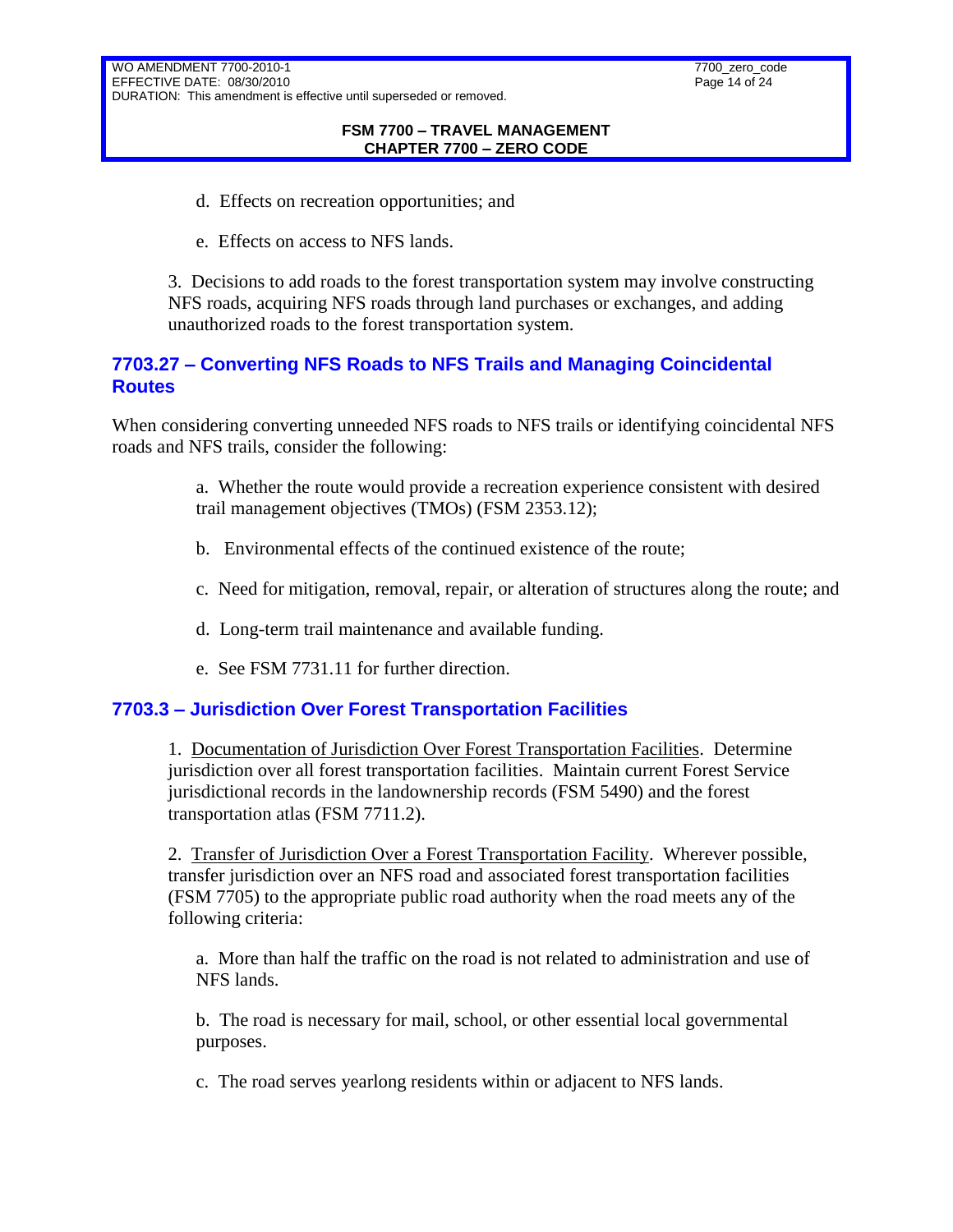3. Obtaining Jurisdiction. Obtain jurisdiction over roads and trails where Forest Service control is necessary for adequate management of the forest transportation system.

4. Roads and Trails Under Forest Service Jurisdiction. The Forest Service has jurisdiction over the following:

a. Roads and trails constructed on NFS lands or on acquired or reserved rights-ofway that are needed for national forest purposes.

b. Roads and trails obtained through construction and use agreements (FSM 2732 and 5467).

c. Roads and trails constructed under a special use authorization (FSM 2733 and FSH 2709.12).

d. Roads and trails existing or constructed prior to the reservation of lands from the public domain that have never been managed as part of the transportation system of a state, county, or local public road authority.

e. Roads and trails constructed prior to the reservation of lands from the public domain that have been managed as part of the transportation system of a state, county, or local public road authority, but for which the rights of the public road authority have terminated or been transferred to the United States.

f. Unauthorized roads and trails constructed or created on NFS lands.

5. Roads and Trails Under the Jurisdiction of Other Parties. The following roads and trails are under the jurisdiction of other parties. Depending on the circumstances, the Forest Service may also share some level of jurisdiction. However, the following roads and trails are not subject to designation under 36 CFR Part 212, Subpart B:

a. Roads existing or constructed prior to the reservation of lands from the public domain that are authorized by a legally documented right-of-way held by a federal, state, county, or local public road authority.

b. Roads and trails for which legally documented rights-of-way were reserved or outstanding on acquired lands before title passed to the United States, except to the extent that the Forest Service has acquired the right to regulate uses on these rightsof-way.

c. Roads and trails for which the Forest Service has granted a legally documented right-of-way to a federal, state, county, or local public road authority (FSM 2732).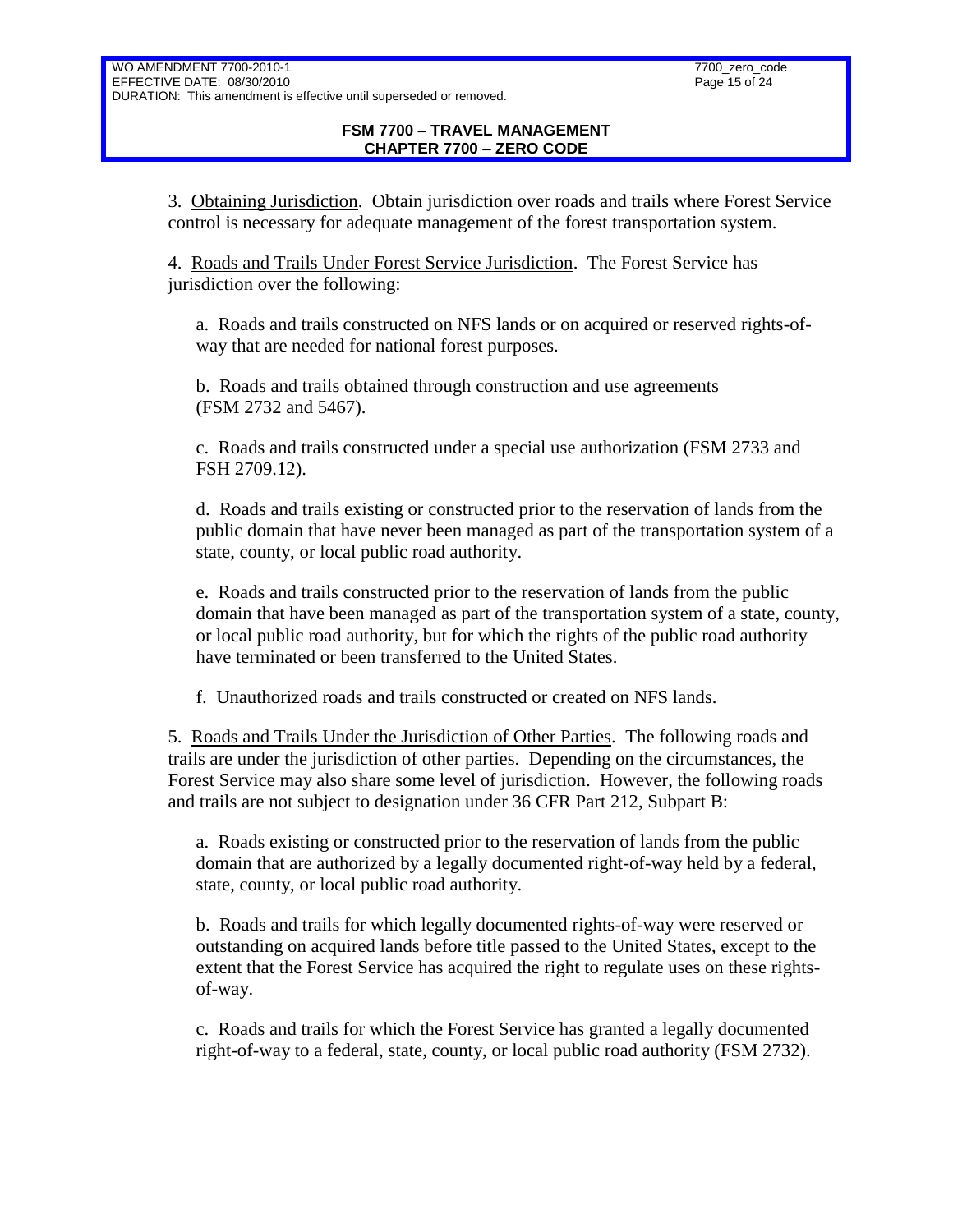# <span id="page-15-0"></span>**7703.4 – Common Transportation Interests With Local Public Road Authorities and Other Landowners**

1. Establish priorities, based on land management planning and travel analysis, for acquiring easements or other property interests and rights-of-way over non-federal transportation facilities.

2. Cooperate with intermingled and adjacent landowners to plan, develop, and operate transit and transportation facilities serving the interests of all affected parties.

3. Encourage local public road authorities to bear a proportionate share of reconstruction and maintenance costs of transportation facilities over which the Forest Service does not exercise jurisdiction when the local public road authorities are unable or lack the authority to accept full responsibility. Use forest road agreements (FSH 1509.11, sec. 31.2) to implement these cost-sharing arrangements. Forest road agreements do not change jurisdiction over a forest transportation facility.

# <span id="page-15-1"></span>**7703.5 – Agreements for Road Operation and Maintenance**

Recover costs of road reconstruction and maintenance from commercial haulers commensurate with their use. Establish priorities for acquiring and exchanging rights-of-way and provide for sharing road construction and maintenance costs with cooperating parties. See FSM 2353.18, 7731.3, and 7732.2 for additional direction on agreements for operation and maintenance of the forest transportation system.

# <span id="page-15-2"></span>**7704 – RESPONSIBILITY**

# <span id="page-15-3"></span>**7704.1 – Deputy Chief for the National Forest System**

The Deputy Chief for the National Forest System is responsible for:

1. Developing and establishing priorities for transportation programs.

2. Recommending laws and regulations relating to the forest transportation system and travel management.

3. Establishing national information requirements relating to the forest transportation system.

# <span id="page-15-4"></span>**7704.2 – Washington Office Director of Engineering**

The Washington Office Director of Engineering is responsible for: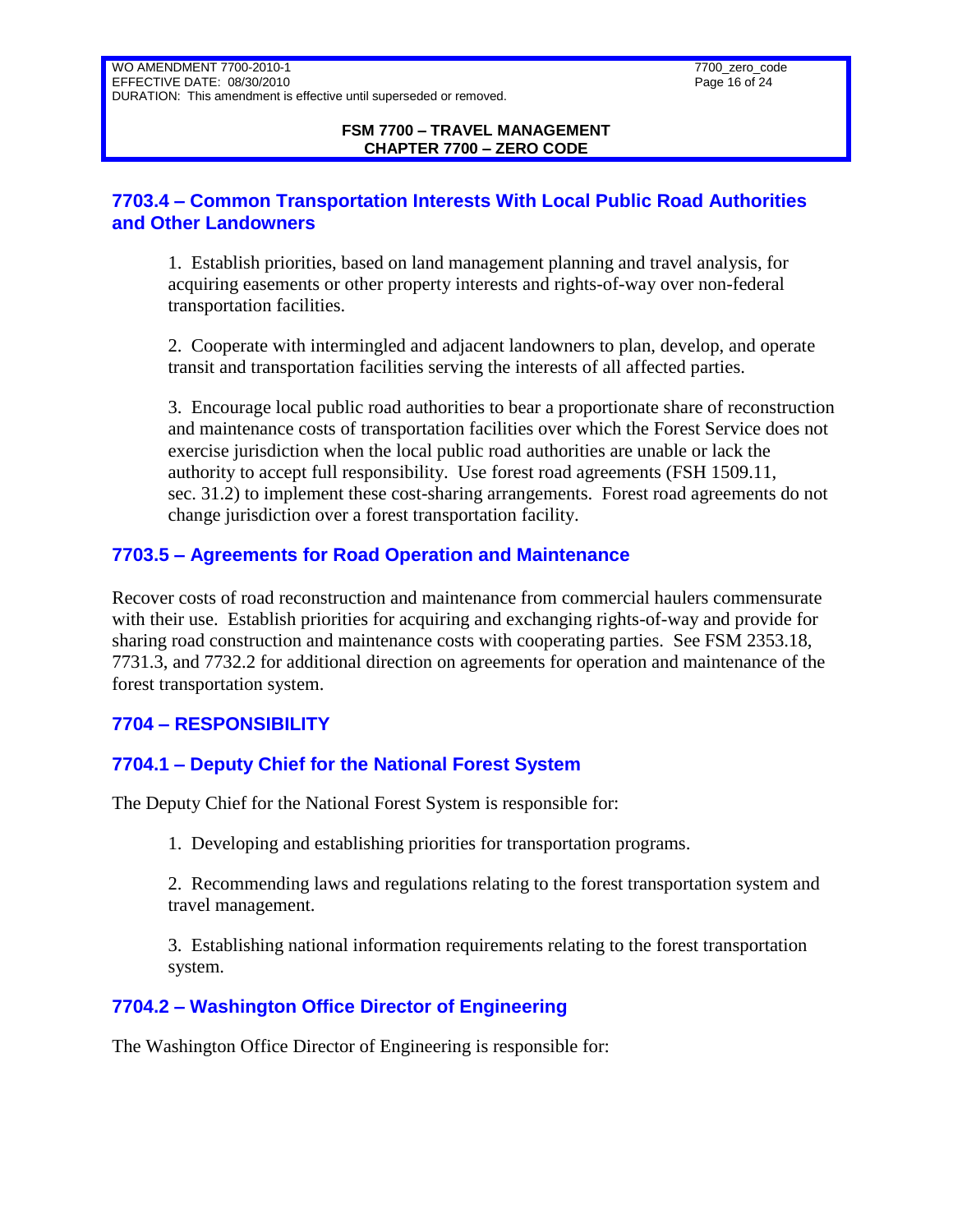1. Developing, issuing, reviewing, and monitoring policy, functional standards, technical guidelines, specifications, and other requirements for planning, developing, operating, and maintaining transit systems and transportation facilities and coordinating with the Washington Office Director of Recreation, Heritage, and Volunteer Resources regarding trails.

- 2. Directing, coordinating, and approving Servicewide transportation studies.
- 3. Maintaining liaisons with other agencies and organizations in transportation matters.
- 4. Identifying and transferring appropriate transportation technology.

# <span id="page-16-0"></span>**7704.3 – Washington Office Director of Recreation, Heritage, and Volunteer Resources**

See FSM 2350 for trail responsibilities of the Washington Office Director of Recreation, Heritage, and Volunteer Resources.

# <span id="page-16-1"></span>**7704.4 – Washington Office Director of Law Enforcement and Investigations**

The Washington Office Director of Law Enforcement and Investigations is responsible for coordinating with NFS line officers to ensure that law enforcement responsibilities are met (FSM 5304).

# <span id="page-16-2"></span>**7704.5 – Regional Foresters**

Regional foresters are responsible for:

1. Providing direction, consultation, assistance, technology transfer, and training to administrative units in their region for all phases of travel management, travel analysis, and route and area designation.

2. Providing direction, consultation, assistance, technology transfer, and training to administrative units in their region for all phases of planning, development, operation, and maintenance of transit and transportation facilities in their region.

3. Developing and maintaining effective working relationships regarding transportation matters with organizations, tribal governments, and public road authorities and coordinating regional transportation programs and activities.

4. Entering into cooperative agreements and memoranda of understanding with other federal agencies, states, counties, other local governmental entities, and tribal governments for cooperative planning, development, maintenance, and operation of forest transportation facilities.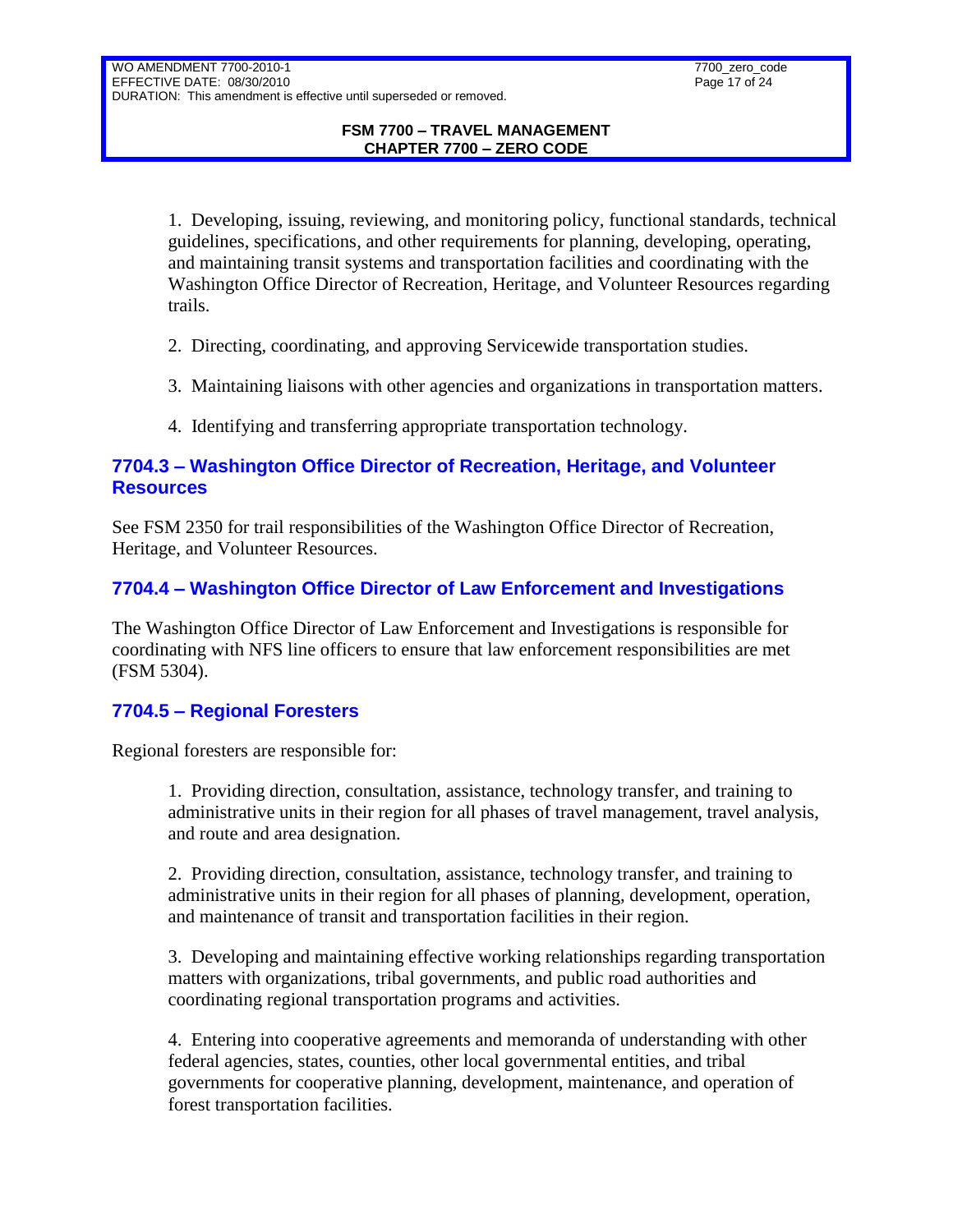5. Ensuring that the staff of the administrative units in their region have adequate levels of engineering, recreation, and trail management skills (FSM 7702).

6. Developing and implementing cost-effective programs for travel analysis and planning, development, operation, and maintenance of forest transportation facilities.

7. Monitoring and evaluating motor vehicle use to ensure adherence to applicable laws, regulations, and policies (FSM 7702).

Regional foresters may delegate the responsibilities enumerated in FSM 7704.5, paragraphs 6 and 7, to the Regional Office Director of Engineering.

# <span id="page-17-0"></span>**7704.6 – Regional Office Director of Engineering**

The Regional Office Director of Engineering is responsible for designating qualified engineers for the purpose of exercising engineering judgment and preparing engineering reports for motorized mixed use analysis (FSM 7715.77; FSH 7709.55, ch. 30).

# <span id="page-17-1"></span>**7704.7 – Forest Supervisors**

Forest Supervisors are responsible for:

1. Planning and coordinating transportation activities to achieve applicable land management plan objectives and to ensure interdisciplinary, cost-effective input into the travel analysis process.

2. Planning, developing, operating, maintaining, and monitoring all elements of the forest transportation system in their administrative unit.

3. Designating the NFS roads, NFS trails, and areas on NFS lands on their administrative unit that are open to motor vehicle use by vehicle class and, if appropriate, by time of year. This responsibility may be delegated to district rangers.

4. Developing and maintaining an adequate level of engineering, recreation, and trail management skills on their staff.

5. Maintaining current transportation system data to meet national information requirements and motor vehicle use map (MVUM) standards.

6. Entering into cooperative agreements with states, counties, other local governmental entities, and tribal governments as appropriate for cooperative planning, development, maintenance, and operation of forest transportation facilities.

7. Entering into cooperative agreements with non-governmental organizations for maintenance and operation of NFS roads and NFS trails.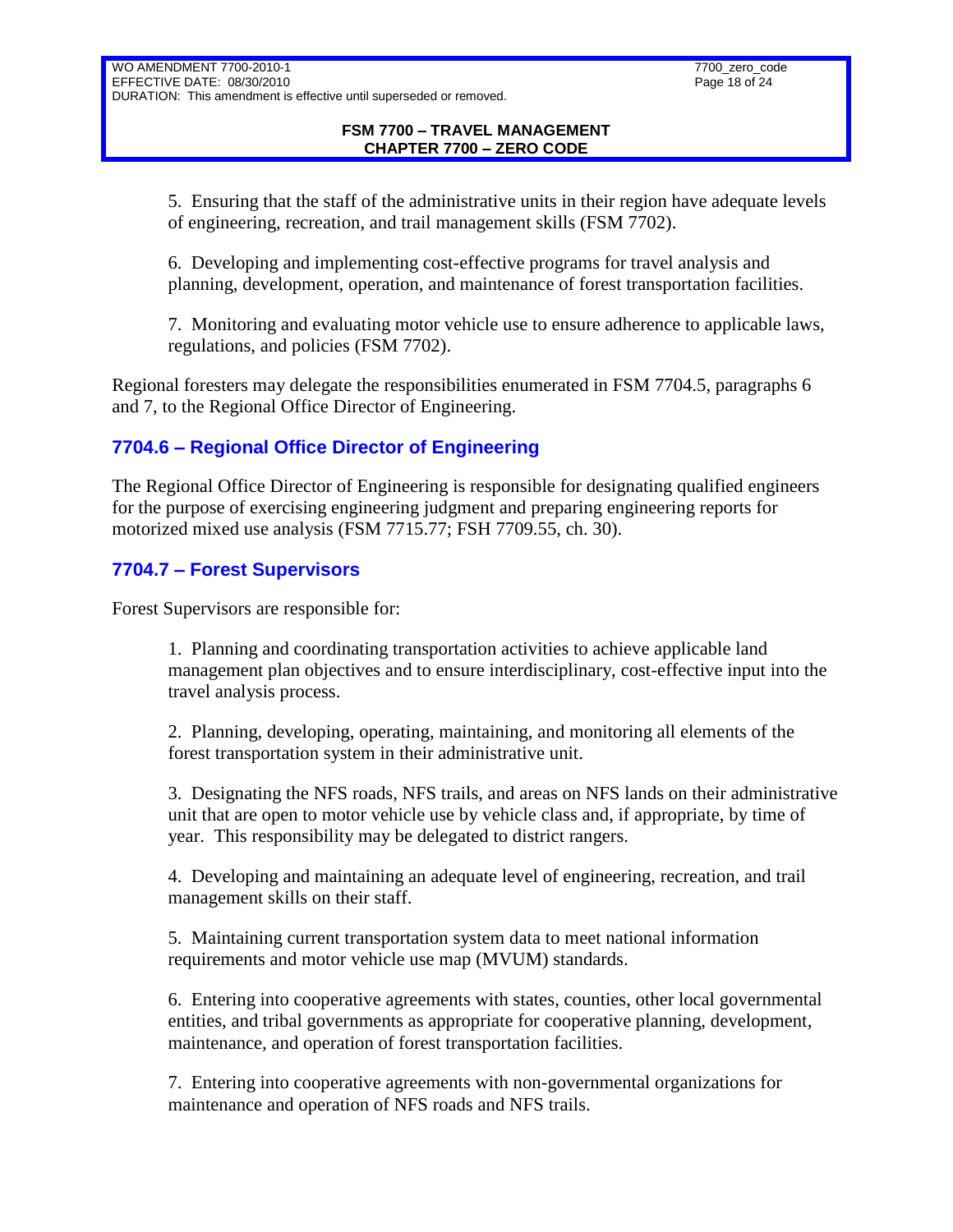8. Monitoring motor vehicle use as appropriate and feasible to ensure adherence to applicable laws, regulations, and policies and revising designations of roads, trails, and areas for motor vehicle use as needed to meet changing conditions (36 CFR 212.54 and 212.57).

# <span id="page-18-0"></span>**7705 – DEFINITIONS**

Administrative Unit. A national forest, a national grassland, a purchase unit, a land utilization project, Columbia River Gorge National Scenic Area, Land Between the Lakes, Lake Tahoe Basin Management Unit, Midewin National Tallgrass Prairie, or other comparable unit of the NFS (36 CFR 212.1).

All-Terrain Vehicle (ATV). A type of off-highway vehicle that travels on three or more low-pressure tires; has handle-bar steering; is less than or equal to 50 inches in width; and has a seat designed to be straddled by the operator.

Area. A discrete, specifically delineated space that is smaller, and in most cases much smaller, than a ranger district (36 CFR 212.1).

Arterial Road. An NFS road that provides service to large land areas and usually connects with other arterial roads or public highways.

Bridge. A road or trail structure, including supports, erected over a depression or obstruction such as water, a road, trail or railway and having a deck for carrying traffic or other loads.

Collector Road. An NFS road that serves smaller areas than an arterial road and that usually connects arterial roads to local roads or terminal facilities.

Designated Road, Trail, or Area. An NFS road, an NFS trail, or an area on NFS lands that is designated for motor vehicle use pursuant to 36 CFR 212.51 on an MVUM (36 CFR 212.1).

Engineering Analysis. An analysis and evaluation conducted by a qualified engineer or under the supervision of a qualified engineer of an NFS road, road segment, or road system being considered for motorized mixed use. The analysis and evaluation may include recommended mitigation measures. The analysis may be simply documentation of engineering judgment or may be a more complex engineering report that includes many factors related to motorized mixed use.

Engineering Judgment. The evaluation of available information and the application of engineering principles, standards, guidance, and practices for the purpose of considering motorized mixed use of a road. Engineering judgment shall be exercised by a qualified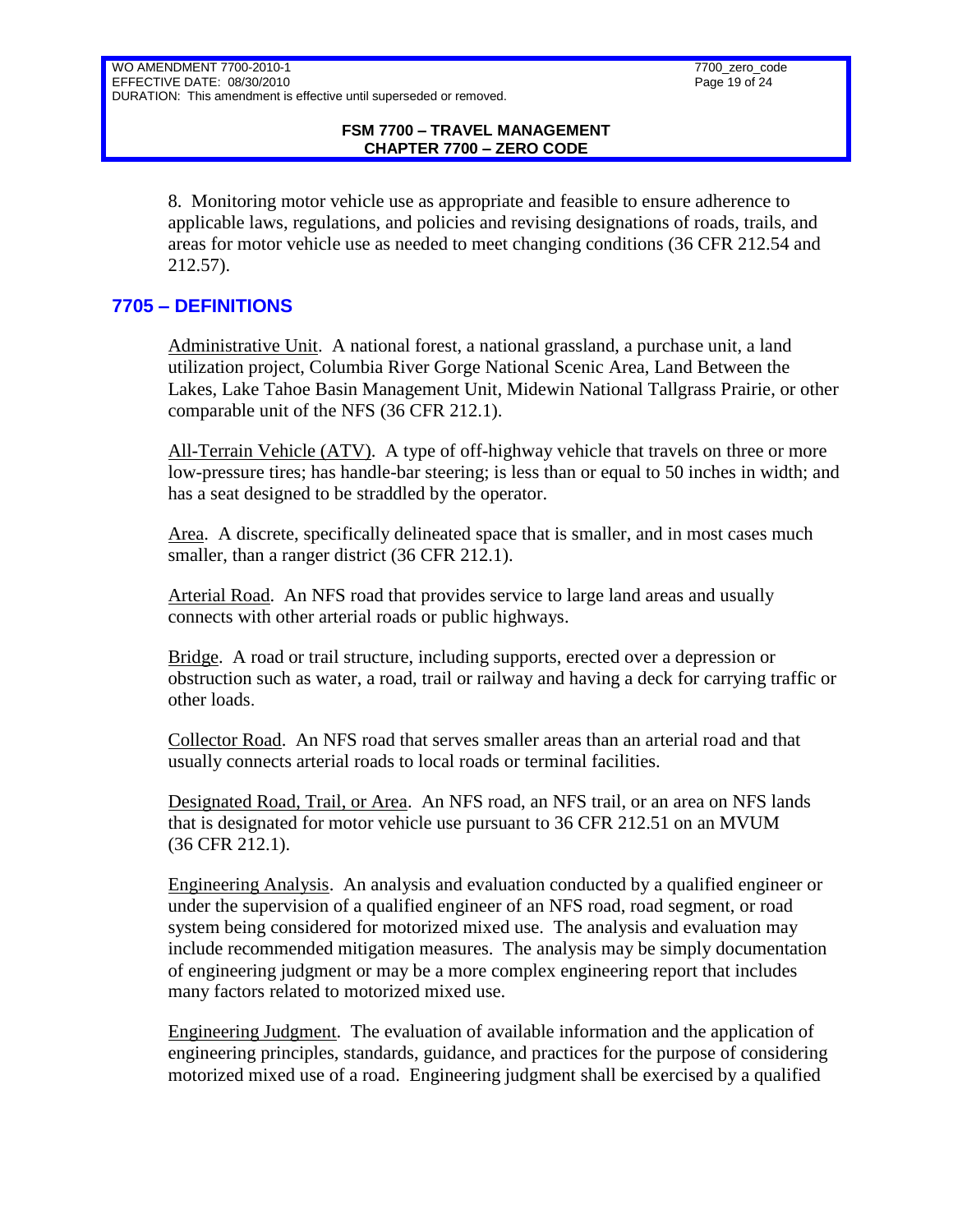#### **FSM 7700 – TRAVEL MANAGEMENT CHAPTER 7700 – ZERO CODE**

engineer or by an individual who is working under the supervision of a qualified engineer and who is applying procedures and criteria established by the qualified engineer.

Engineering Report. A report that analyzes risk factors pertaining to a proposed designation of a road for motorized mixed use, that is signed by a qualified engineer, and that is presented to the responsible official. The report may identify alternatives, as well as risks associated with those alternatives, for mitigation of factors contributing to the probability and severity of crashes.

Forest Road or Trail. A road or trail wholly or partly within or adjacent to and serving the NFS that the Forest Service determines is necessary for the protection, administration, and utilization of the NFS and the use and development of its resources (36 CFR 212.1).

Forest Transportation Atlas. A display of the system of roads, trails, and airfields of an administrative unit (36 CFR 212.1).

Forest Transportation Facility. A forest road or trail or an airfield that is displayed in a forest transportation atlas, including bridges, culverts, parking lots, marine access facilities, safety devices, and other improvements appurtenant to the forest transportation system (36 CFR 212.1).

Forest Transportation System. The system of NFS roads, NFS trails, and airfields on NFS lands (36 CFR 212.1).

Forest Transportation System Management. Travel planning, analysis, designation of roads, trails and areas for motor vehicle use, recordkeeping, scheduling, construction, reconstruction, maintenance, decommissioning, and other operations undertaken to achieve environmentally sound, safe, and cost-effective access for the use, enjoyment, protection, administration, and management of NFS lands.

Highway-Legal Vehicle. Any motor vehicle that is licensed or certified under state law for general operation on all public roads in the state. Operators of highway-legal vehicles are subject to state traffic law, including requirements for operator licensing.

Jurisdiction Over a Forest Transportation Facility. The legal right to control or regulate use of a forest transportation facility derived from title, an easement, an agreement, or other similar source.

Local Road. An NFS road that connects a terminal facility with collector roads, arterial roads, or public highways and that usually serves a single purpose involving intermittent use.

Motor Vehicle. Any vehicle which is self-propelled, other than: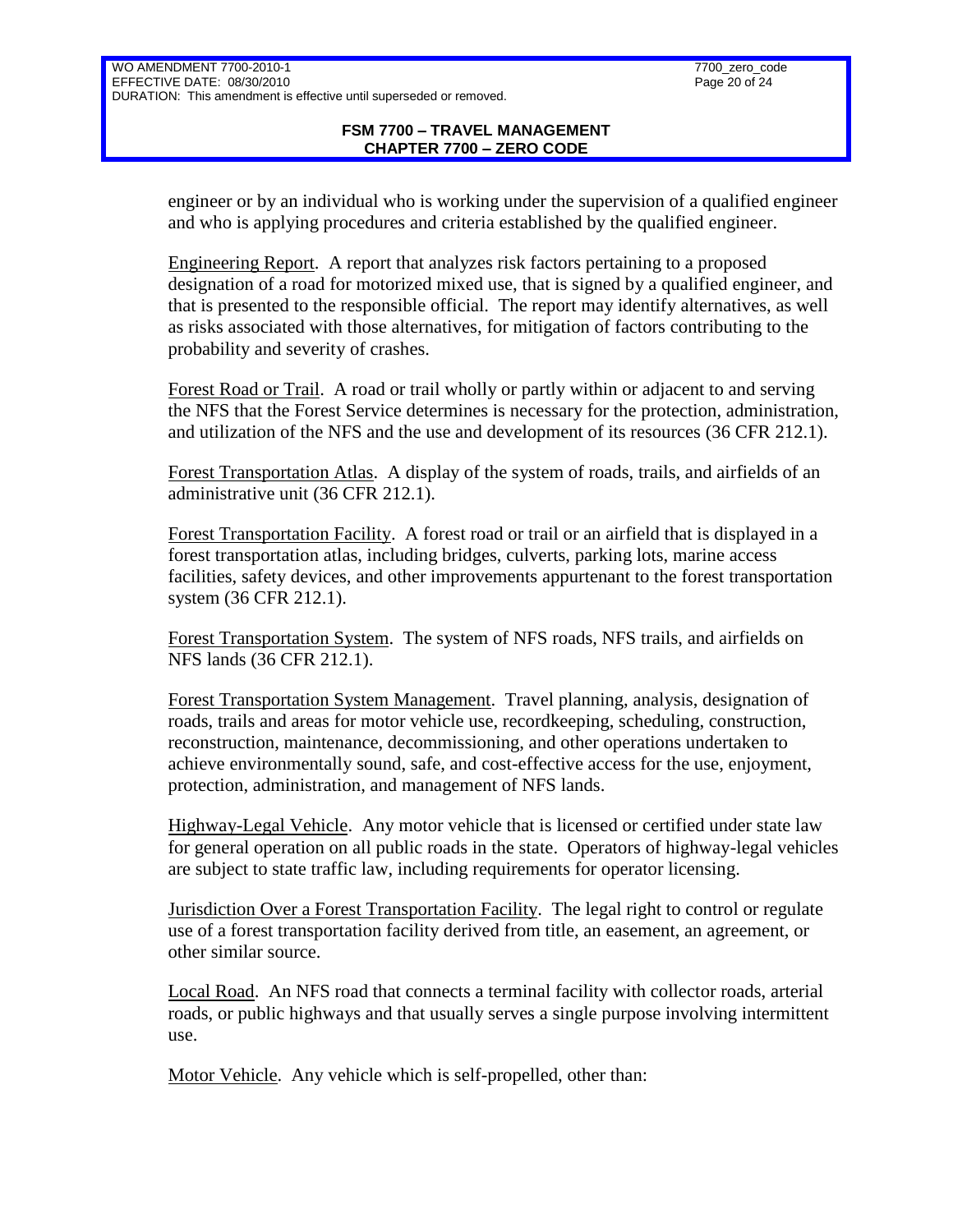a. A vehicle operated on rails; and

b. Any wheelchair or mobility device, including one that is battery-powered, that is designed solely for use by a mobility-impaired person for locomotion and that is suitable for use in an indoor pedestrian area (36 CFR 212.1).

Motor Vehicle Use Map. A map reflecting designated roads, trails, and areas on an administrative unit or a ranger district of the NFS (36 CFR 212.1).

Motorcycle. A two-wheeled motor vehicle on which the two wheels are not side-by-side but in line.

Motorized Mixed Use. Designation of an NFS road for use by both highway-legal and non-highway-legal motor vehicles.

National Forest System Road. A forest road other than a road which has been authorized by a legally documented right-of-way held by a state, county, or local public road authority (36 CFR 212.1).

National Forest System Trail. A forest trail other than a trail which has been authorized by a legally documented right-of-way held by a state, county, or local public road authority (36 CFR 212.1).

Non-Highway-Legal Vehicle. Any motor vehicle that is not licensed or certified under state law for general operation on all public roads within the state. Operators of nonhighway-legal vehicles are subject to state requirements, if any, for licensing and operation of the vehicle in question.

Off-Highway Vehicle. Any motor vehicle designed for or capable of cross-country travel on or immediately over land, water, sand, snow, ice, marsh, swampland, or other natural terrain (36 CFR 212.1).

Over-Snow Vehicle. A motor vehicle that is designed for use over snow and that runs on a track or tracks and/or a ski or skis, while in use over snow (36 CFR 212.1).

Primitive Area. An area within the NFS classified as primitive on the effective date of the Wilderness Act, September 3, 1964 (36 CFR 261.2).

Private Road. A road under private ownership authorized by an easement granted to a private party or a road that provides access pursuant to a reserved or outstanding right.

Public Road. A road under the jurisdiction of and maintained by a public road authority and open to public travel (23 U.S.C. 101(a)).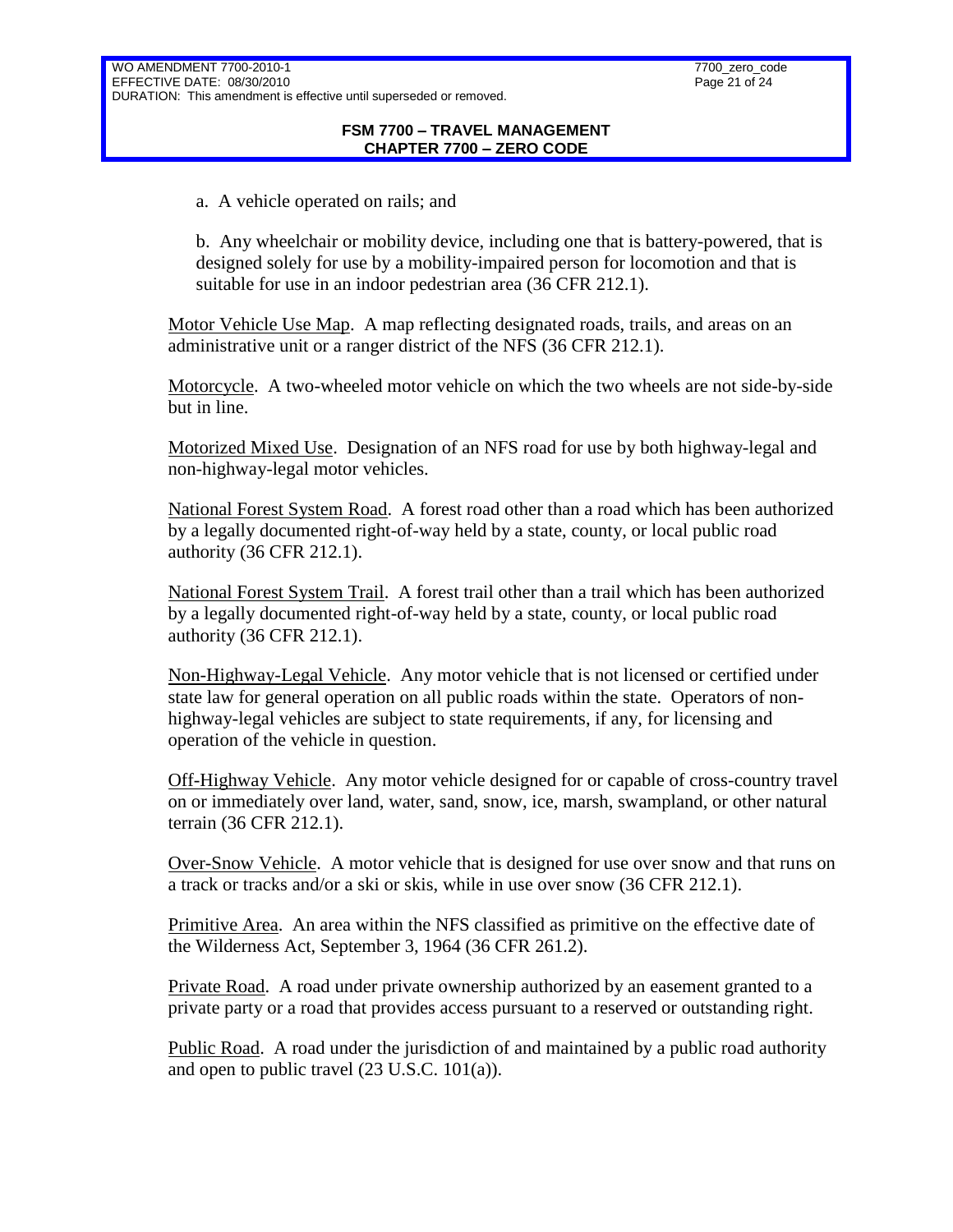Qualified Engineer. An engineer who by experience, certification, education, or license is technically trained and experienced to perform the engineering tasks specified and who is designated by the Regional Office Director of Engineering.

Road. A motor vehicle route over 50 inches wide, unless identified and managed as a trail (36 CFR 212.1).

Road Construction or Reconstruction. Supervising, inspecting, actual building, and incurrence of all costs incidental to the construction or reconstruction of a road (36 CFR 212.1).

Road Decommissioning. Activities that result in restoration of unneeded roads to a more natural state (FSM 7734).

Road Maintenance. Ongoing upkeep of a road necessary to maintain or restore the road in accordance with its road management objectives (FSM 7714).

Road Subject to the Highway Safety Act. An NFS road that is open to public use in a standard passenger car, including a road with access restricted on a seasonal basis and a road closed during extreme weather conditions or for emergencies, but which is otherwise open to public travel.

Route. A road or trail.

Temporary Road or Trail. A road or trail necessary for emergency operations or authorized by contract, permit, lease, or other written authorization that is not a forest road or a forest trail and that is not included in a forest transportation atlas (36 CFR 212.1).

Terminal Facility. A transfer point between the forest transportation system and forest resources served by the system, or between different transportation modes, including parking areas, turnouts, boat ramps and docks, trailheads, marine access facilities, airfields, and heliports.

Trail. A route 50 inches or less in width or a route over 50 inches wide that is identified and managed as a trail (36 CFR 212.1).

Travel Management Atlas. An atlas that consists of a forest transportation atlas and an MVUM or MVUMs (36 CFR 212.1).

Unauthorized Road or Trail. A road or trail that is not a forest road or trail or a temporary road or trail and that is not included in a forest transportation atlas (36 CFR 212.1).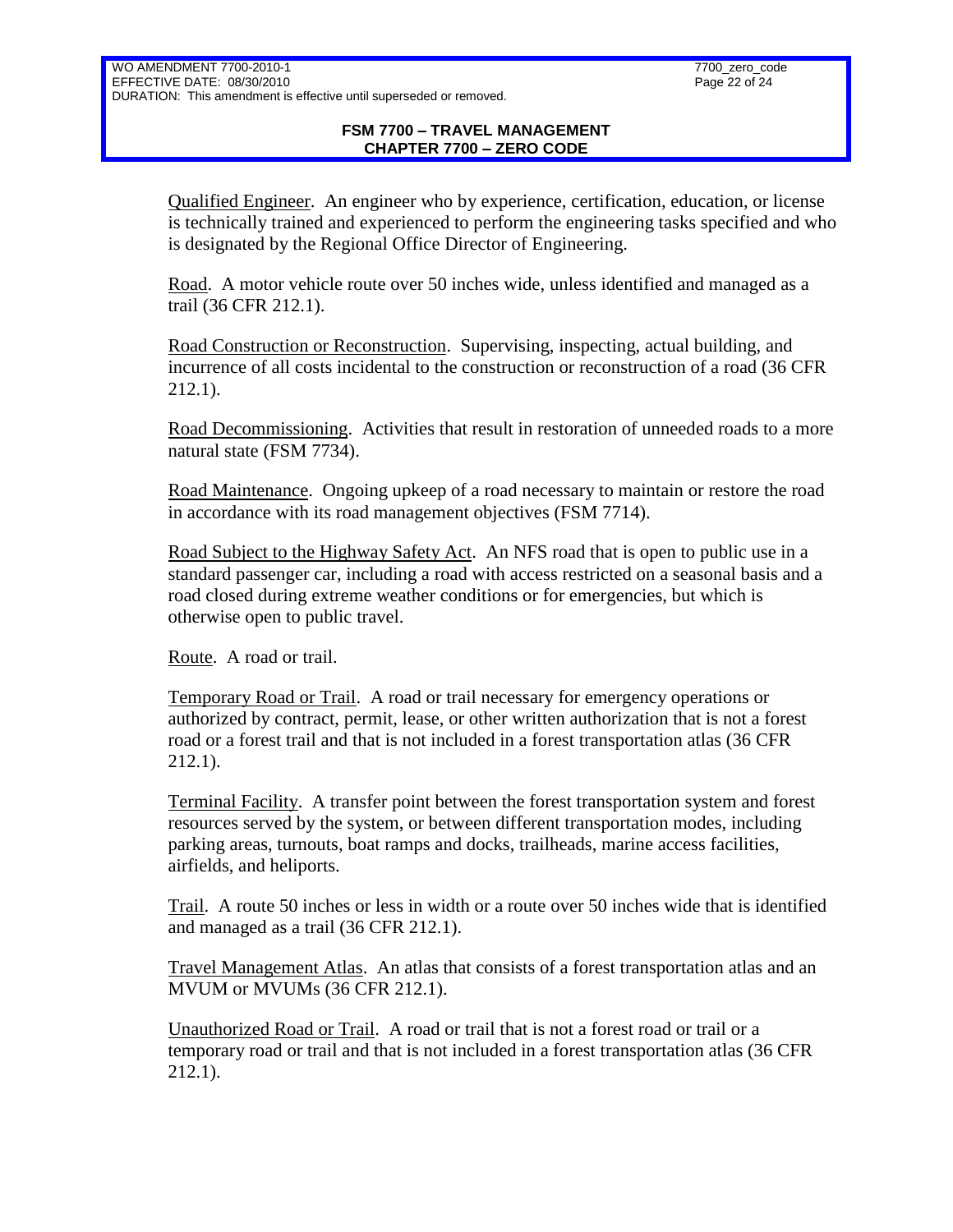#### **FSM 7700 – TRAVEL MANAGEMENT CHAPTER 7700 – ZERO CODE**

# **7705 – Exhibit 01**

# **TRAVEL MANAGEMENT TERMINOLOGY**



- (1) Included in a forest transportation atlas.
- (2) Includes permanent public and private roads authorized by a written instrument that are not necessary for use of the NFS.
- (3) Includes forest highways, as well as other public roads authorized by a legally documented rightof-way. Should be shown on an MVUM as "other public roads."
- (4) Includes permanent, private authorized roads that are not necessary for use of the NFS (e.g., roads that provide access to private land within the NFS).
- (5) Includes Maintenance Level 1 roads and other forest roads not designated for motor vehicle use (e.g., a road that provides access for summer maintenance and repair of a ski area chair lift or a road that provides access to a mining claim on NFS lands).
- (6) Included on an MVUM.